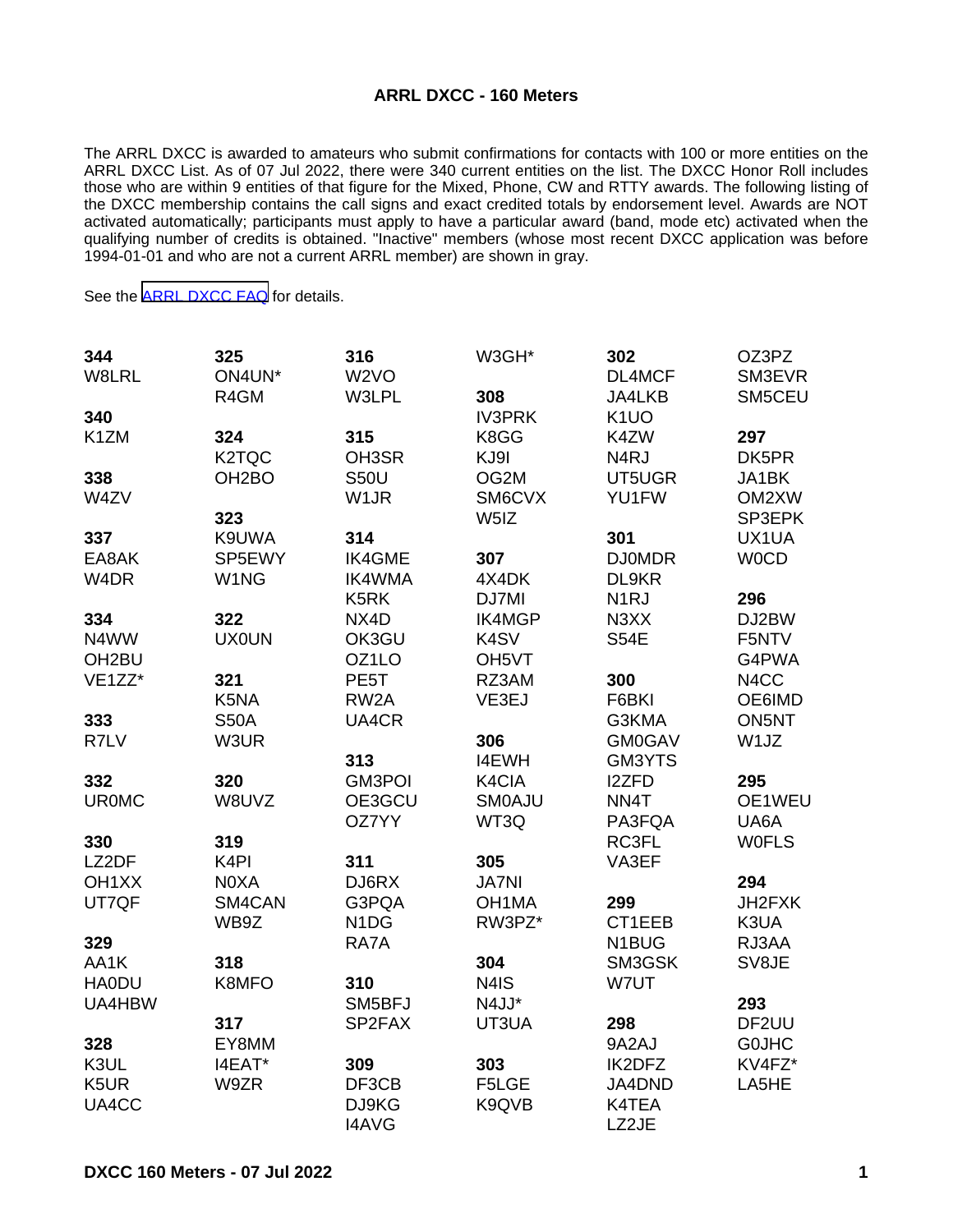| 292                 | WK3N               | 278               | 272               | 265                           | RN3CT                         |
|---------------------|--------------------|-------------------|-------------------|-------------------------------|-------------------------------|
| OZ1BTE              |                    | <b>DK0EE</b>      | 9A2EU             | CT1EKY                        | VE3QAA                        |
| R7FK*               | 285                | F6BEE             | DL1DUL            | NR <sub>1</sub> R             |                               |
| RA3DX               | <b>9A7V</b>        | HB9BGV            | <b>IK4CIE</b>     |                               | 257                           |
| SV <sub>1</sub> AOZ | K3SX               | <b>JH4IFF</b>     | KF <sub>20</sub>  | 264                           | K1GUN                         |
| W3YX                | N3SL               | <b>JR2KDN</b>     |                   | SM5KNV                        | KX4R                          |
| W8TOP               |                    | K8KS              | 271               | UX1AA                         | W9YSX                         |
|                     | 284                | K <sub>9</sub> CT | EU7A              |                               |                               |
| 291                 | <b>IK1GPG</b>      |                   | G4GED             | 263                           | 256                           |
| JA4LXY              | US4EX              | 277               | KG4W              | AA4V                          | 9A5CY                         |
| KD9SV               |                    | AA4MM             | OZ1CTK            | DL <sub>2</sub> OE            | <b>GODQS</b>                  |
| R7NW                | 283                | DJ9VA             | W6UB              | IK6DLK                        | <b>I1FQH</b>                  |
| SV1FJA              | DJ2YA              | <b>HB9BIN</b>     |                   | K6ND                          | K <sub>1</sub> Q <sub>X</sub> |
|                     | <b>I5NPH</b>       | IK5BAF            | 270               | K9OW                          | K5VRX                         |
| 290                 | N8DX               | JA5EXW            | OE5KE             | W2SM                          | PA7MM                         |
| DL1AMQ              | NA0Y               | K4WM              | US5WE             | W3AP                          |                               |
| JH4UYB              |                    | SM6CNN            |                   |                               | 255                           |
| <b>NOTB</b>         | 282                |                   | 269               | 262                           | <b>IK2YCW</b>                 |
| UA3AKO              | DL <sub>1</sub> YD | 276               | F5NBU             | AA6YQ                         | K4QL                          |
| UA3LAR              | G3XTT              | DK5WL             | HB9AMO            | G4OBK                         | N <sub>2</sub> MF             |
|                     | <b>IOWDX</b>       | G3LZQ             | RV3LO             | K4UEE                         | SP9JZU                        |
| 289                 | <b>IZOAEG</b>      | IK4DRY            | SP6CIK            | KR9U                          | W5OZI                         |
| DF3GY               | N <sub>2</sub> LT  | <b>JA3FYC</b>     | SP9DWT            | UX4UA*                        |                               |
| G4BWP               | N4KG*              | K5DU              | W <sub>1</sub> ZC | W <sub>1</sub> GL             | 254                           |
| JA3ONB              | SM6CTQ             | N8RR              |                   | W1YY                          | EI7BA                         |
| RX4HZ               | UY5ZZ              | N9IW              | 268               | YO <sub>5</sub> BRZ           | <b>NOAT</b>                   |
| SM6CMU              | W5ZN               | OK1AWZ            | DL5DSM            |                               | W3DF                          |
| SP3E                |                    |                   | <b>DL7VEE</b>     | 261                           |                               |
|                     | 281                | 275               | EA6SX             | AA1V                          | 253                           |
| 288                 | DF2PY              | 9A1CCY            | G3WPH             | DL9YX                         | IK5HHA                        |
| PA3GCV              | JA2PJC             | F6AOJ             | NJ6P              | K <sub>2</sub> EK             | K5ESW                         |
| RA3CQ               | R <sub>3</sub> OK  | SP3DV             | RA3XDX            | K <sub>5</sub> K <sub>C</sub> | K8PT                          |
| RY <sub>9</sub> C   | S59Z               | SP5CJQ            | RK4FD             | KD5M                          | N3NT                          |
| <b>SL0ZG</b>        | SP3IBS             | UW2ZM             | SM5DJZ*           | N6SS                          | RU3FM                         |
| SM3NRY              | SV8CS              | W2OKM*            | VE2TZT            | <b>RW0LT</b>                  | S58Q                          |
| SM5AQD              | UT7UW              |                   | W1MK              |                               | SP9FKQ*                       |
| UA4LY               | <b>W0BV</b>        | 274               | YO3APJ            | 260                           | SV8BHN                        |
| <b>WOJX</b>         | W <sub>4</sub> TO  | CT1APE            |                   | AA7A                          | UA1OMS                        |
|                     |                    | G3TXF             | 267               | K4DY                          | <b>W0YG</b>                   |
|                     |                    | K <sub>2</sub> UO | <b>ON7TK</b>      |                               |                               |
| 287                 | 280                |                   |                   |                               |                               |
| DL1RWN              | SM4DHF             | K4IQJ             | RZ3DX             | 259                           | 252                           |
| N <sub>2</sub> QT   | SP6HEQ             | OH3BU             | SM6CCO            | DF4PL                         | EA1DR                         |
| <b>S58T</b>         | UA3AB              |                   | UR5WA             | F6GCP                         | JA5BZL                        |
| SP7VC               | W <sub>2</sub> YC  | 273               |                   | <b>IZ1ANU</b>                 | K8FL                          |
| UT7UJ               |                    | <b>JR7VHZ</b>     | 266               | K <sub>1</sub> LT             | LU8DPM                        |
| VA3DX               | 279                | <b>K0KX</b>       | I2AOX             | R9FM                          | N8TR                          |
| W4PK                | EA6NB              | K <sub>1</sub> ZZ | IK8HJC            |                               | W3UM                          |
|                     | G4CCZ              | K <sub>2</sub> CL | JA5AUC            | 258                           |                               |
| 286                 | K <sub>1</sub> CP  | K5BG              | <b>MD0CCE</b>     | EA5BM                         | 251                           |
| JA2JPA              | K <sub>4</sub> SO  | RA3DA             | R3LA              | K4XP                          | DJ7RD                         |
| <b>PA0WRS</b>       | N <sub>2</sub> TK  | SP6AEG            | W8TE              | K <sub>5</sub> XI             | <b>DL9RT</b>                  |
| W8AV                | NO3M               | UA3DPM            | W8XD              | K7ZV                          | <b>JH0BBE</b>                 |
| WD5COV              | UA6MF              |                   |                   | KW9A                          | VK4MA                         |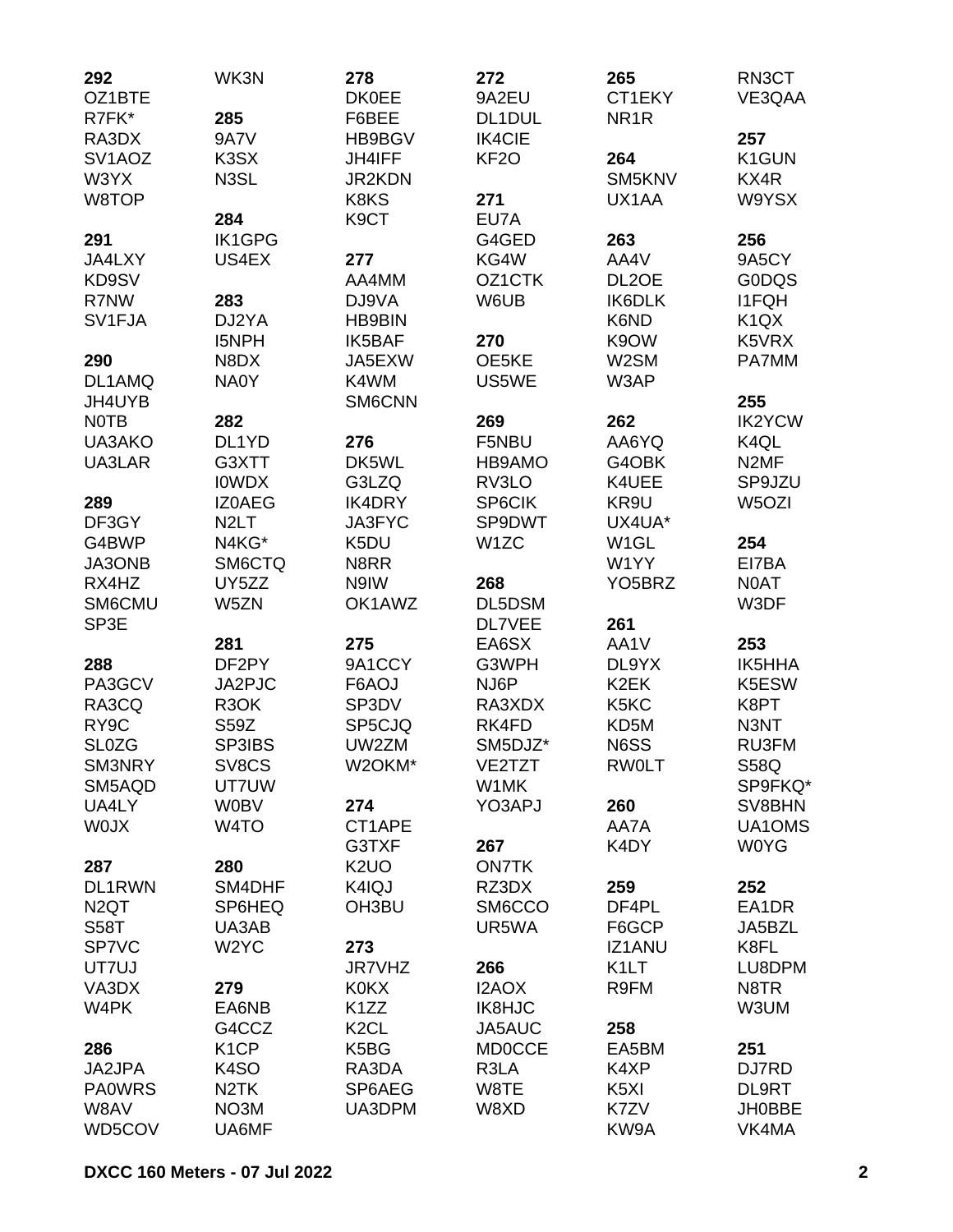| W1TSP                         | 244                           | 238                           | W7AO                          | K <sub>1</sub> AR             | <b>HA7TM</b>      |
|-------------------------------|-------------------------------|-------------------------------|-------------------------------|-------------------------------|-------------------|
| W5UN                          | 5B4AGN                        | DL8WN                         | <b>WA7NS</b>                  | NT0V*                         | N6AR              |
| W7LR                          | DK6WL                         | <b>IV3YYK</b>                 | YO7LCB                        | OH2BEN                        | R <sub>5</sub> AJ |
| WA4FFW                        | F <sub>2</sub> JD             | <b>K0KT</b>                   |                               |                               | RT6T              |
|                               | JA2VPO                        | K <sub>1FZ</sub>              | 232                           | 227                           | VE6WZ             |
| 250                           |                               | K1HTV                         | G8VR                          | ES1RA                         |                   |
| HB9RG                         | 243                           | UA3TT                         | <b>JA0CRI</b>                 | <b>IK0HBN</b>                 | 222               |
| <b>JA8ISU</b>                 | DK2JX                         | <b>UX0FF</b>                  | K <sub>2</sub> A <sub>Z</sub> | K <sub>1</sub> FK             | AB0X              |
| JH1GZE                        | DK3DG                         |                               | K <sub>2</sub> FF             | K3NW                          | DF6PB             |
| OZ8BZ                         | <b>I1EIS</b>                  | 237                           | K4XL                          | N <sub>2</sub> WK             | JR6EZE            |
|                               | <b>ON4ATW</b>                 | <b>DL7MAE</b>                 | <b>KF0QR</b>                  | OZ4O                          | K3SV              |
| 249                           | R <sub>5</sub> DT             | <b>IK0XBX</b>                 | NI6T                          | WB6RSE                        | K6EID             |
| AI9L                          | W9XY                          | K1VW*                         | UA3AP                         |                               | N5AW              |
| NQ1K                          |                               | OM4EX                         | YO9HP                         | 226                           | N6JV              |
| SP5DIR                        | 242                           | W4YO*                         |                               | CX6VM                         | N8PR              |
| SP5DRH                        | AG9S                          |                               | 231                           | DL7HU                         | NV9L              |
|                               |                               | 236                           | 4X4NJ                         | <b>IKOMHR</b>                 | <b>SMOCCM</b>     |
| 248                           | KG7H<br>N <sub>2</sub> NL     | <b>IV3ODE</b>                 | HA9RE                         | JA1UQP                        | W7KW              |
|                               | W9RPM                         |                               | <b>IK0YUT</b>                 | JF2KOZ                        |                   |
| K <sub>5</sub> R <sub>X</sub> |                               | <b>JA0DAI</b>                 |                               |                               | W9BF              |
| K9NW                          | WX4G                          | K <sub>1</sub> JO             | JF8QNF                        | <b>JH1HGC</b>                 |                   |
| KY7M                          |                               | OK <sub>2ZI</sub>             | KA9CFD                        | K5EK                          | 221               |
| LA3MHA                        | 241                           | SP8AJK                        | N7NG                          | <b>ON4AOI</b>                 | EA <sub>1</sub> N |
| PY2RO                         | JA1HGY                        | UR5MID                        | NI <sub>0</sub> G             | UT5JAJ                        | <b>I3BUI</b>      |
| SM3VAC                        | JA3EMU                        | W3KX                          | ON4ACG                        |                               | IZ8FFA            |
| SP <sub>1</sub> S             | K5ZK                          |                               | <b>S57A</b>                   | 225                           | K4HB              |
| <b>T77C</b>                   | N4XM                          | 235                           | SV1RK                         | A45XR                         | N6VR              |
| <b>W9NGA</b>                  | N <sub>5</sub> TY             | F6BLP                         |                               | <b>E72A</b>                   | N9BX              |
|                               | N7RT                          | <b>IK0XEZ</b>                 | 230                           | FK8CP                         | W1ZK              |
| 247                           | OK1DWJ                        | JR3GWZ                        | AB4I                          | K1MM                          | W6JRY             |
| 9A4T                          | RL9F                          | K3SWZ                         | JA1CMD                        | K <sub>5</sub> A <sub>B</sub> | WS6X              |
| K3WW                          | SP5GRM                        | KC7V                          | JA5MHD                        | K9FD/KH6                      | ZS4TX             |
| K6XT                          | VE <sub>1</sub> YX            | N6DX                          | K <sub>2</sub> UU             | N <sub>4</sub> CH             |                   |
| NO <sub>2</sub> R             | VE3NH                         | R7DX                          | K9NR                          | <b>OE5NNN</b>                 | 220               |
| R7IA                          |                               | VO <sub>1</sub> HP            | N8JV                          | RA3QK                         | AB3CV             |
| UT9FJ                         | 240                           |                               | <b>SM3NXS</b>                 | RV1CC                         | AG8B              |
|                               | <b>K0JUH</b>                  | 234                           | W4GF                          | RW3XZ                         | <b>HB9LCW</b>     |
| 246                           | K <sub>1</sub> ZG             | <b>JA7QVI</b>                 | W4VQ                          | VA5DX                         | HL5IVL            |
| DJ2TI                         | K <sub>9</sub> OT             | JF2MBF                        | W9IXX                         |                               | JA1SYY            |
| G3ZSS                         | LA2XPA                        | K4UTE                         |                               | 224                           | JH4ADV            |
| JQ3DUE                        | ON4IQ                         | K9RX                          | 229                           | JA6BZI                        | K8FH              |
| N6TR                          | PA4VHF                        | PY1BVY                        | CT1FJK                        | JA8FKO                        | KA <sub>1</sub> R |
| W2TQC                         | TF4M                          | VE7IG*                        | DJ4AX                         | K9FD                          | KD <sub>0</sub> Q |
| W5XZ                          |                               |                               | JA8EAT                        | N8BM                          | SP8NR             |
|                               | 239                           | 233                           | JI1BEX                        | <b>S51DI</b>                  | VE3EXY            |
| 245                           | EA4KD                         | AA1QD                         | K9ZO                          | S52F                          |                   |
| DL4CF                         | <b>JR3IIR</b>                 | IZ4BEZ                        | <b>RA0FF</b>                  | SP5INQ                        | 219               |
| JA1GV                         | KH6AT                         | <b>KOCS</b>                   | RO7T                          | <b>US0SY</b>                  | <b>IK3VUU</b>     |
| JG3QZN                        | LY3UM                         | K <sub>1</sub> D <sub>G</sub> | SV8GFW                        | VK6VZ                         | JA2FJP            |
| <b>KOIEA</b>                  | N <sub>5</sub> K <sub>D</sub> | KA7T                          |                               | W2RQ                          | K6TA              |
| N <sub>5</sub> D <sub>G</sub> | NO <sub>8</sub> D             | N <sub>4</sub> II             | 228                           | W3LL                          | K8ZTT             |
| N9US                          | SV <sub>1ELF</sub>            | SK3PY                         | AF9H                          |                               | N <sub>1</sub> LN |
| RY7G                          |                               | UA4HAU                        | AI0O                          | 223                           | OE8RT             |
| WB3AVN                        |                               | VE3XN                         | <b>JA0FSB</b>                 | AC4G                          | SP4K              |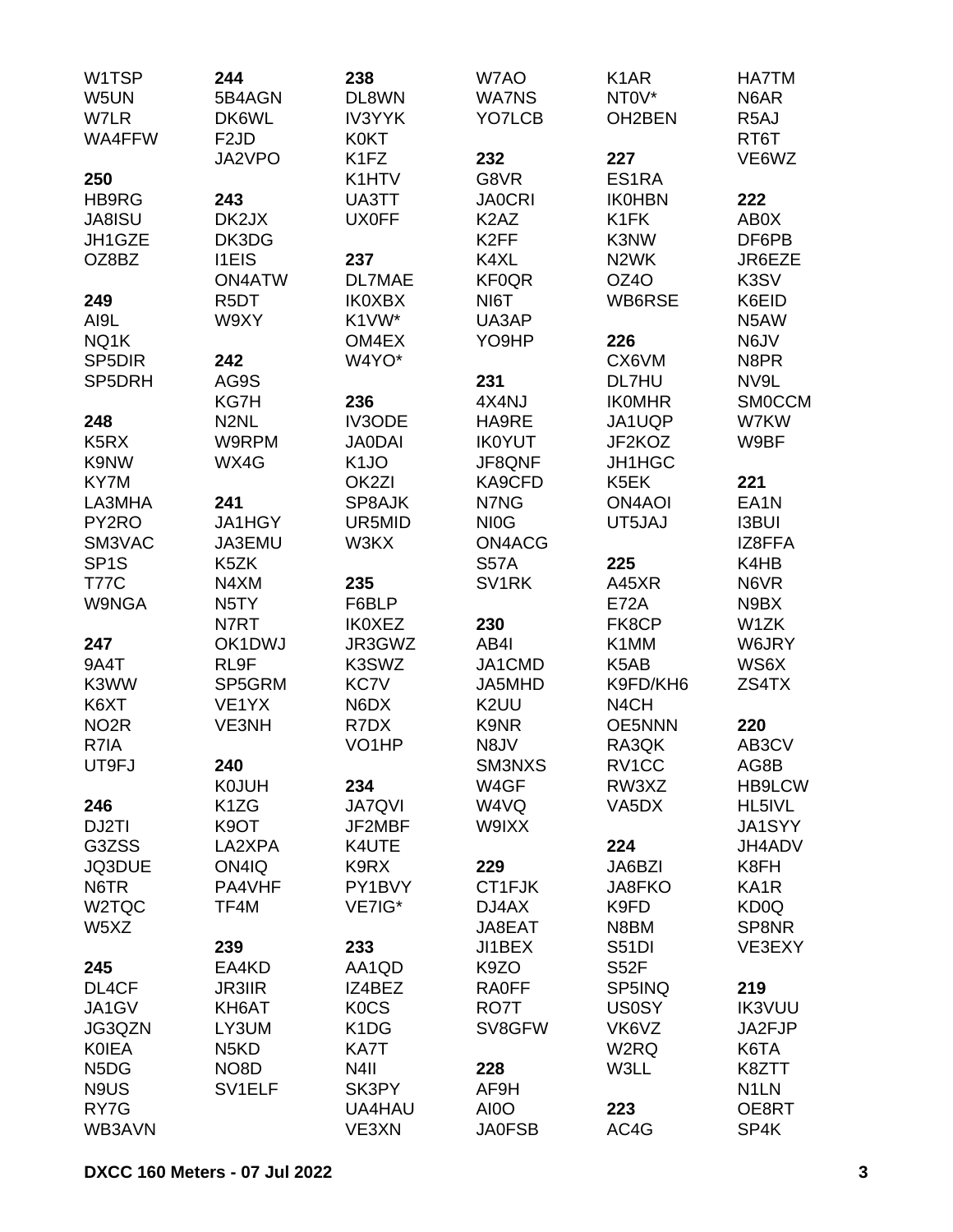| SP7GAQ               | 213                         | W6PBI*             | N0AV                          | JA1GTF                         | K8PO               |
|----------------------|-----------------------------|--------------------|-------------------------------|--------------------------------|--------------------|
| WA2UUK               | DF2IS                       | W7KNT              | N7FU                          | JH2RMU                         | KP <sub>2</sub> A  |
|                      | DJ8NK                       | WA5VGI             | N9AU                          | <b>JH7PFD</b>                  | RA9CMO             |
| 218                  | DL5WW                       |                    | UN <sub>5</sub> J             | K <sub>1</sub> GE              | RZ4FO              |
| DJ4PI                | EI3IO                       | 208                | US6EX                         | K4JJW                          | W <sub>2</sub> FCR |
| <b>DK0PM</b>         | JF6DSZ                      | AD5A               | WD8PKF                        | K5MC                           | W2IRT              |
| EA6VQ                | K3JGJ                       | <b>JF3KON</b>      |                               | K8ZH                           |                    |
| <b>IK1YDB</b>        | NA2M                        | <b>JG1ULJ</b>      | 203                           | <b>K9MMS</b>                   | 195                |
| <b>IK6FWJ</b>        | RU4SO                       | K <sub>2FU</sub>   | DL7BA                         | N4PQX                          | 4Z4DX              |
| <b>IV3JVJ</b>        | <b>WOLYI</b>                | N5ORT              | I4KDJ                         | N9LB                           | G3ZEM              |
| JA8CDT               | <b>WOUO</b>                 | RU3ZX              | JA2XYO                        | NN4X                           | HB9CXZ             |
| <b>K0EU</b>          | W1FJ                        | SM5JE*             | K4XO                          | RA3WDK                         | JA1EOD             |
| K4MWB                | W2WG                        | W6PJ               | K8AC                          | RW4NN                          | JA5AQC             |
| K <sub>5</sub> UO    | W3YY                        | WS9V               | KK <sub>2</sub> I             | RW7M                           | K7SO               |
| ON4GG                | YU3AA                       |                    | N4NX                          | W3GG                           | K9RT               |
| UT4MF                |                             | 207                | OM3DX                         | WA2HZO                         | KF8UN              |
| <b>WOVTT</b>         | 212                         | DK2NG              | PA0A                          |                                | N <sub>1</sub> SV  |
| W5PJR                | DL9GFB                      | <b>I4LCK</b>       | R6AF                          | 199                            | N <sub>5</sub> JR  |
|                      | JA6LCJ                      | K <sub>1</sub> LPS | W8GC                          | <b>IK7NXM</b>                  | W9OP               |
|                      |                             | K8EUR              |                               | JA2DPC                         |                    |
| 217<br><b>IW1ARB</b> | JA9PPC<br>K <sub>1</sub> ST | WB9CIF             | 202                           |                                | 194                |
|                      |                             |                    |                               | JE1PNX                         |                    |
| JA2FBY               | KE9I                        |                    | DL1MGB                        | JI2KXK                         | K4KDX              |
| K5PC                 | KG6I                        | 206                | DL2KQ                         | K <sub>5</sub> RT              | K9JF               |
| UA3AGW               | N <sub>1</sub> ZZ           | AA9A               | EA1RT                         | K6GXO                          | KB9LIE             |
|                      | N4MM                        | AJ6T               | JA3CSZ                        | N4DW                           | KC9ARR             |
| 216                  | SV <sub>2</sub> JAO         | K <sub>2</sub> VV  | <b>JA7MSQ</b>                 | N8DJX                          | LA7JO              |
| K8SIX                | VO <sub>1</sub> NA          | K4NA               | <b>JH1IFS</b>                 | <b>WODD</b>                    | W <sub>2</sub> LO  |
| N <sub>5</sub> UL    | YV1DIG                      | K5AQ               | JH3VNC                        | <b>WOMHK</b>                   |                    |
| OE1ZL                |                             | KC6AWX*            | K <sub>2</sub> N <sub>V</sub> |                                | 193                |
| RZ0AF                | 211                         | KG9N               | LY1G                          | 198                            | DL5ZB              |
| SP3CGK               | JA4DEN                      | SM6BZV             | N7KA                          | DL1ROJ                         | DL6ZXG             |
| UR5EDX               | K4MQG                       | W <sub>1</sub> TC  | OK1DOT                        | G3UJE                          | EA6ET              |
| UT7UV                | NX0I                        |                    | R9TO                          | <b>UA0SR</b>                   | HA5BSW             |
| VE3LYC               | RU3SD                       | 205                | <b>US0KW</b>                  | W <sub>1</sub> TO              | HB9DDO             |
| W6XA                 | SM5CZQ                      | HA1RW              | VE3BW                         | W7DO                           | K3JT               |
|                      | VA2WA                       | JA3AAW             | W2HUV                         | W8HB                           | K3LR               |
| 215                  | W6YI                        | K <sub>1</sub> DT  | ZL3IX                         |                                | N4QS               |
| IZ1LBG               |                             | PY2BW              |                               | 197                            | N9EN               |
| N7JW                 | 210                         | RA1QD              | 201                           | G3SNN                          | <b>ND0N</b>        |
| RU3QR                | <b>I8SAT</b>                | W1ECT              | DL1EJA                        | IZ8VYU                         | <b>PA0LOU</b>      |
| <b>W0GJ</b>          | <b>IK4DRR</b>               | W8UN               | F6DAY                         | JH2UVL                         | RN1ON              |
| W2LK                 | <b>JJ2LPV</b>               | WB8ZRL             | <b>JA2IVK</b>                 | K3KO*                          | UA9FAR             |
|                      | K0MN*                       |                    | K3HP                          | N <sub>5</sub> ZM              | W0RI*              |
| 214                  | K3WA                        | 204                | K5EJ                          | OE4PWW                         | W9MU               |
| <b>HL3IUA</b>        | W7JW                        | DJ5AV              | <b>MM0EAX</b>                 | OE5FIN                         |                    |
| JA2JW                |                             | HB9DDZ             | PY2XB                         | ON <sub>4</sub> C <sub>D</sub> | 192                |
| K1AM*                | 209                         | JA2WYN             | UY1HY                         | RZ6FA                          | AA5AM              |
| OE2LCM               | DL5CF                       | <b>JA3PIS</b>      | W5TCX                         | <b>UA0SC</b>                   | AD8P*              |
| OK1DX                | <b>JA2NDQ</b>               | <b>JH0INP</b>      | WI8A                          | <b>WOLS</b>                    | JA4PXC             |
| RN7G                 | ON6YH                       | <b>JH2TPI</b>      |                               | W9EWZ                          | K3FN               |
| W4NL                 | VE <sub>1</sub> DX          | <b>JJ3PRT</b>      | 200                           |                                | K4FJ               |
|                      | W0AIH*                      | <b>KK4SI</b>       | DJ <sub>5FI</sub>             | 196                            | K5XX               |
|                      | <b>W0ZR</b>                 | LX2A               | DL9DRA                        | AA4HP                          | K9EU               |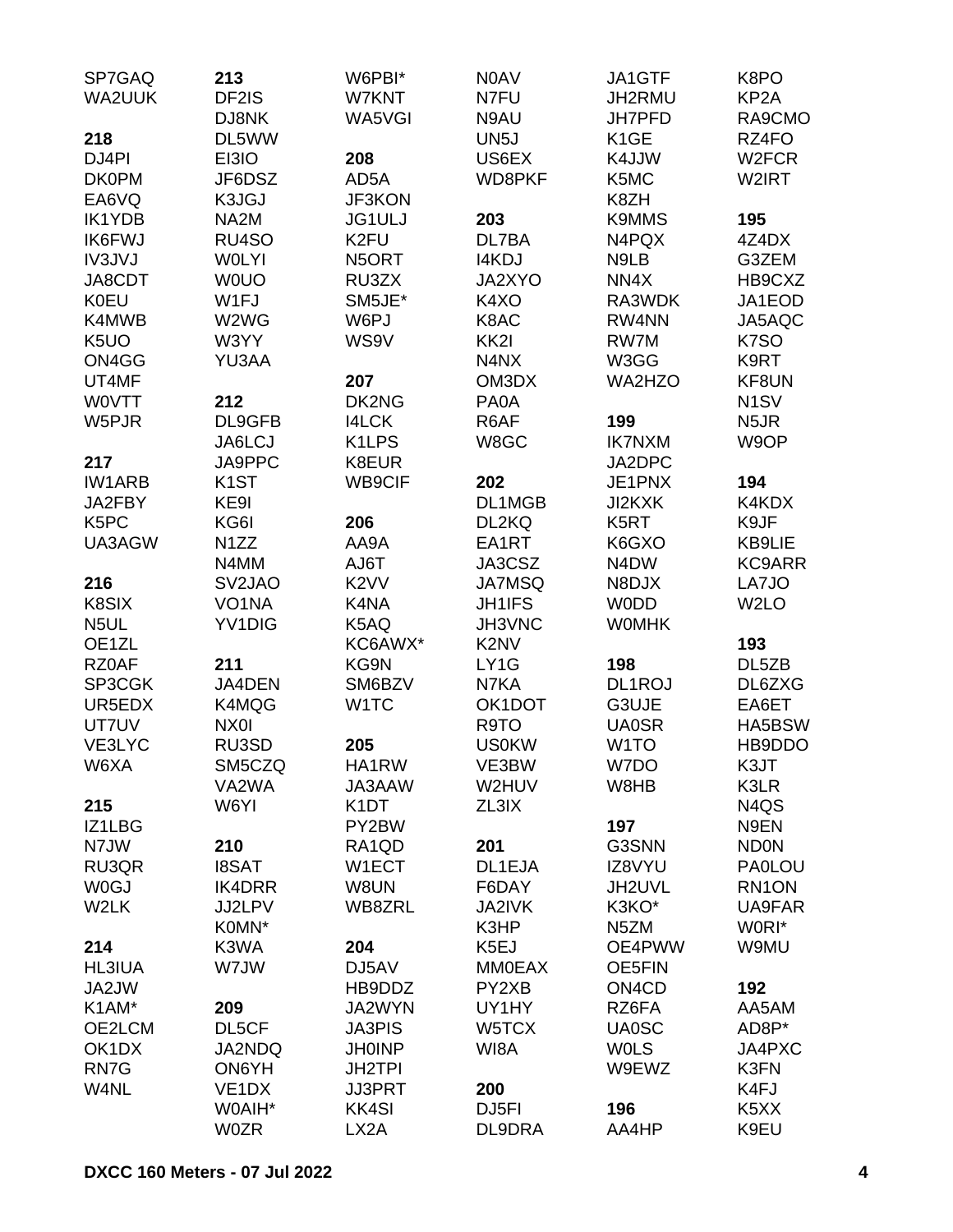| LA5YJ                         | G4BUE                         | <b>ON6SAS</b>     | K <sub>2</sub> EP             | 174                            | K9NU              |
|-------------------------------|-------------------------------|-------------------|-------------------------------|--------------------------------|-------------------|
| N <sub>4</sub> D <sub>B</sub> | <b>JO7WXN</b>                 | OZ1AXG            | K <sub>2</sub> UR             | CT3MD                          | K9YC              |
| RN3QN                         | <b>K0SR</b>                   | W <sub>2FP</sub>  | LB8DC                         | CU <sub>2</sub> D <sub>X</sub> | LA7AFA            |
| SM2OAN                        | K <sub>1</sub> GG             | W8NW              | N <sub>5</sub> L <sub>Z</sub> | JA2XW                          | N4OGW             |
| W4FC                          | KN <sub>50</sub>              | WA3C              | <b>NEOU</b>                   | JF7DZA                         | N9RC              |
| W8LGJ                         | N <sub>2</sub> N <sub>S</sub> |                   | NE <sub>1</sub> B             | JK1OPL                         | W8UV              |
|                               | OK1CZ                         | 182               | SM7DLK                        | JR6PGB                         | WB7B              |
| 191                           | <b>SMONJO</b>                 | EA3JL             | SV <sub>1JG</sub>             | K2PLF*                         |                   |
| K8FC                          | SV8CKM                        | <b>IK0FVC</b>     | UT2UB                         | K3AJ                           | 170               |
| K9LA                          | W7AWA                         | JA1SHE            | W1YM                          | K <sub>4</sub> TR              | DJ6TK             |
| RK2FWA                        |                               | JA8DNV            |                               | <b>K8RRT</b>                   | HA5WA             |
| W3UA                          | 186                           | K5KLA             | 177                           | OE1WHC                         | <b>I1JQJ</b>      |
| WA2VYA                        | <b>9A8A</b>                   | LA7GIA            | 9H1SP                         | RN7F                           | JA2BDR            |
|                               |                               |                   |                               |                                |                   |
|                               | <b>I5KKW</b>                  | UR3EO             | AE5E                          | UA3LNM                         | JA2ZL             |
| 190                           | <b>K7LAY</b>                  | UT5UT             | CT1FMX                        | W8VVG                          | JA6JPS            |
| JA1DUH                        | <b>KB1EFS</b>                 | W4UM              | JE1BMJ                        | WT8C                           | JM1GYQ            |
| JA1MCU                        | W1NT                          | WN6W              | K7BG                          |                                | <b>K1NTR</b>      |
| JA2JNA                        |                               |                   | K7GM                          | 173                            | K6FG              |
| <b>JA7JWF</b>                 | 185                           | 181               | <b>KB0EO</b>                  | 5B4ALJ                         | KB8VAO            |
| K <sub>2</sub> TE             | AB6QM                         | AB4IQ             | NK1K                          | K4WS                           | <b>NORN</b>       |
| K9KU                          | EA6BF                         | JF1PUW            | W1RM                          | KA1J                           | N7IR              |
| <b>KF7PG</b>                  | G3KWK                         | <b>K8NVR</b>      | W5LT                          | N <sub>5FG</sub>               | N7RO              |
| N <sub>5</sub> GH             | K5ZD                          | UR5FEO            | W7FI                          | N <sub>5</sub> OK              | SP3GTS            |
| SP2LNW                        | N4TJ                          | VE3OSZ            | WE9R                          | VE3FF                          | SV3KH             |
| VE7VV                         | N <sub>5</sub> UR             | YO2DFA            |                               | W <sub>2</sub> OR              | US8UA             |
|                               | OE2BZL                        |                   | 176                           | W3YQ                           | W9EVI             |
| 189                           | <b>RMOF</b>                   | 180               | DJ9ON                         | W7MEM                          |                   |
| 9A2F                          | SV <sub>1</sub> DPI           | DM2DXA            | EU1AB                         | XE <sub>2</sub> X              | 169               |
| EA8PP                         | UA9CBO                        | IF9ZWA            | <b>I6FLD</b>                  |                                | DM3VL             |
| FM5CD                         | W0EWM*                        | K6SSS             | <b>JA0DET</b>                 | 172                            | F6EXV             |
| K4ODL                         |                               | N <sub>4</sub> AH | JA5IU                         | G3NKC                          | HA9PP             |
| KM <sub>1</sub> D             | 184                           | ON5FP             | JA6BJV                        | IT9ELD                         | HK3W              |
| <b>SP7HOV</b>                 | DK2LO                         |                   | <b>JA8KSF</b>                 | <b>JA0EOK</b>                  | <b>JG3IWL</b>     |
| UA7T                          | <b>IK2QPR</b>                 | 179               | <b>JE2URF</b>                 | <b>JA0GJJ</b>                  | JR1IZM            |
| <b>WOFS</b>                   | IZ8XQC                        | DL9MRF            | K8MN                          | JA3FGJ                         | K <sub>1</sub> LI |
| W5DM                          | <b>JA9FPI</b>                 | K0BJ              | RA3S                          | <b>K0DEQ</b>                   | K <sub>1</sub> NU |
|                               | <b>JA9NFO</b>                 | K3PA              | W4BP                          | K4CN                           | N <sub>1</sub> RR |
| 188                           | JF1NZW                        | K8WK              | W4GD                          | K5GKC                          | N4XX              |
| 9A2NA                         | JF4VZT                        | K9US              | W6NWS                         | KA9FOX                         | N7US              |
| JA1ANR                        | JH1QAX                        | LA4GHA            | W7BEM                         | <b>KJ0M</b>                    | UY5AA             |
| JA1KQX                        | K4HGX                         | LA9AJA            |                               | OK1DWC                         | <b>W9OO</b>       |
| K9YY                          | K6SRZ                         | OK1MG             | 175                           | W4FQT                          | WA3AFS            |
| LA5IIA                        | KB4ET                         | S57UN             | EA5RM                         |                                |                   |
| <b>UA0CA</b>                  | N8LJ                          | SM4DDE            | JA1CHN                        | 171                            | 168               |
| W6SR                          | S57AC                         | SV3FUP            | JA1XEC                        | DK3WW                          | G3MXJ             |
| W8JV                          |                               | VE3DZ             | <b>JS3CTQ</b>                 | DL6KR                          | <b>IK2EGL</b>     |
| WA6YEE                        | 183                           | W2YJ              | <b>K0JGH</b>                  | <b>GOEHO</b>                   | <b>JA0VSH</b>     |
| <b>WA7NB</b>                  | DK1FW                         | W8TN              | K4DLI                         |                                |                   |
|                               |                               |                   |                               | IZ5MOQ                         | JE7JDL            |
| WF4U                          | F4BKV                         |                   | SM5FUG                        | JA6HUG                         | K5QY              |
|                               | <b>IT9INO</b>                 | 178               | SM6DHU                        | JR1TNE                         | K8RYU             |
| 187                           | K8VC                          | AA1ON             | SM7GIB                        | K2FL*                          | KR4F              |
| AG4W                          | KV7K                          | <b>JA3RAR</b>     |                               | K <sub>2</sub> KA              | N8BJQ             |
| AJ1H                          | LA3WAA                        | JA4MRL            |                               | K4XR                           | SP5GH             |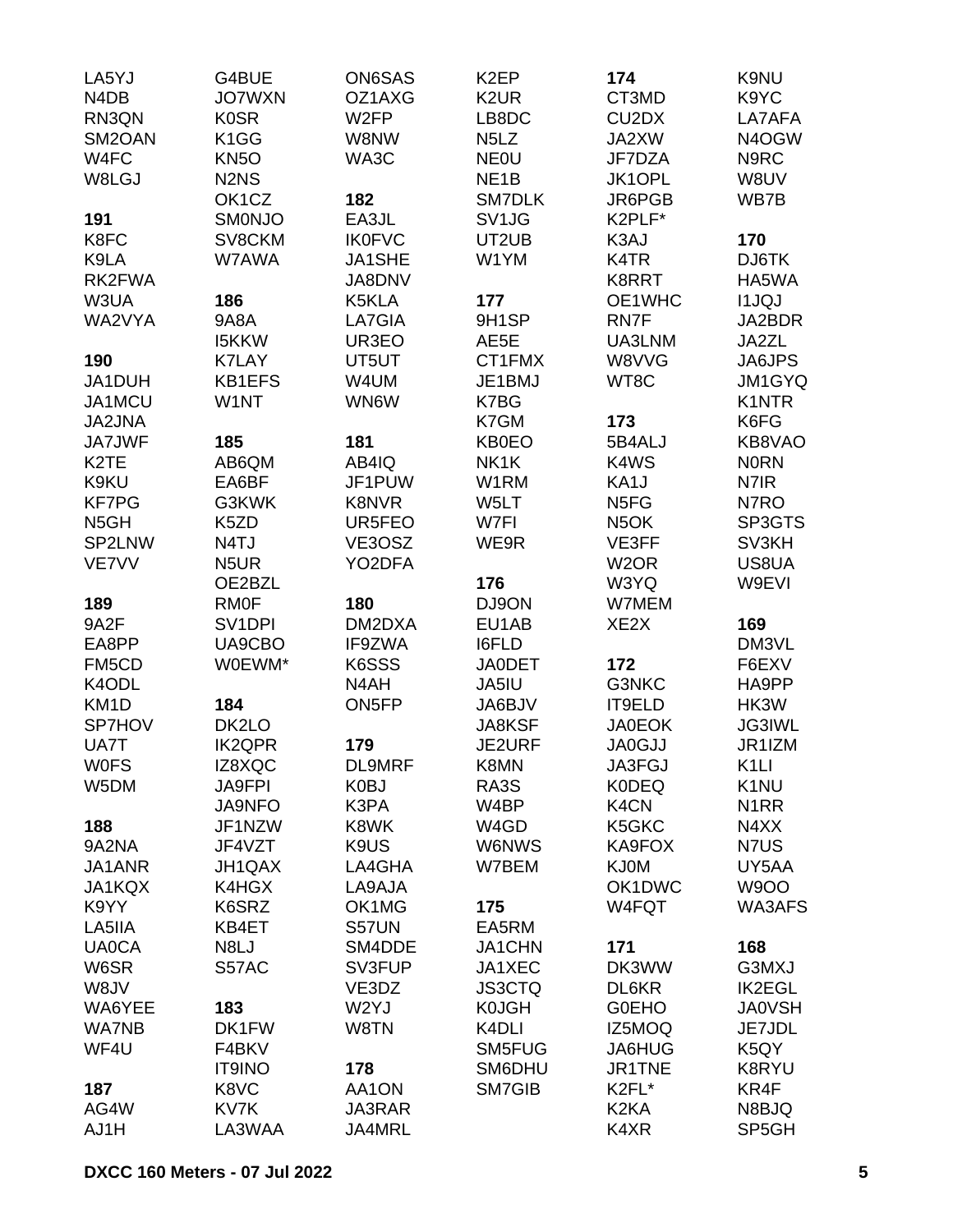| W <sub>4</sub> SVO | W5BN               | 161               | <b>JH6QFJ</b>     | <b>IK0FUX</b>                 | W2RS*                         |
|--------------------|--------------------|-------------------|-------------------|-------------------------------|-------------------------------|
| W6VX               | W8KEN              | DK2GZ             | <b>JI1FXS</b>     | K4WA                          | W6RLL                         |
| WA5YNB             |                    | DL6RAI            | JR1GJP            | K9GA                          | W7AJ                          |
|                    | 164                | I2ZGC             | <b>K0BBC</b>      | NW7E                          | WB3CQM                        |
| 167                | CT1EAV             | JA1DOF            | K5TT              | W2XL                          | WX0V                          |
| DK5AD              | <b>G0BLB</b>       | JH2SON            | LB2TB             | W3GQ                          |                               |
| <b>G0OIL</b>       | <b>HA7UW</b>       | JH4CPC            | NR4M              | WP4U                          | 151                           |
| <b>IK4ADE</b>      | HB9BZA             | K <sub>5</sub> GO | RU6M              | ZS6EZ                         | AJ9C                          |
| K4XD               | <b>IK3SWB</b>      | <b>K7NN</b>       | SM4EMO            |                               | DK2OY                         |
| K6KO               | <b>JA7ZP</b>       | K8ND              | W <sub>1</sub> OX | 154                           | <b>HB9FMN</b>                 |
| K8NK               | <b>JA9LJS</b>      | N4XU              |                   | 3V8SF                         | HL2CFY                        |
| <b>NOIJ</b>        | <b>JN7FAH</b>      | OH6RA             | 157               | EU1KY                         | JA6BEE                        |
| RA1AOB             | K9MBQ              | RA3DNC            | AA4H              | GM3PPE                        | K <sub>2</sub> FW             |
| RN9N               | <b>KLOS</b>        | W8WEJ             | <b>JA0UUA</b>     | JA1RTX                        | N <sub>5</sub> JB             |
| S51EC              | N7XR               | WC5N              | JA1GHH            | JA8NFV                        | OH <sub>2</sub> IS            |
| VE6WQ              | SV <sub>1</sub> LK | WW3S              | JA4FKX            | <b>K0KVR</b>                  | OK1ATP                        |
| W1YW               | W4NS               | YU2TW             | JA9NLE            | K1USA                         | RD3A                          |
| W8HC               |                    | ZS5LB*            | JE2LPC            | K <sub>2</sub> L <sub>S</sub> | RU3A                          |
| W8OI               | 163                |                   | <b>JH7IAJ</b>     | <b>NY0V</b>                   | <b>S54A</b>                   |
| WA4LOX             | DF <sub>2GH</sub>  | 160               | <b>JI1NJC</b>     | PA7F                          | SP7AWG                        |
|                    | GU4YOX             | DL1DA             | LY5A              | W1NA                          | SV9AHZ                        |
|                    | <b>IKOPEA</b>      | IW2FND            | NE9Z              | W <sub>2XI</sub>              | W1SKU                         |
| 166                | <b>IW0SAF</b>      |                   | RU4UR             |                               |                               |
| 4Z1UF              |                    | JA2EPW            | SM3PHM            | W5DNT                         | W7RH                          |
| CT1IUA             | <b>K0TT</b>        | JA6VQA            |                   |                               | WA1Z                          |
| DJ4SO              | K <sub>1</sub> NJ  | JE2OVG            | SV8ZS             | 153                           | WB8BPU                        |
| <b>IV3TDM</b>      | K8TL               | JF2UPM            | W <sub>2</sub> TA | DL3ZA                         | WS7L                          |
| IZ8FWN             | N4QQ               | JL1SAM            | W5GZ              | EA5BY                         |                               |
| JA1ADT             | N5WA               | JR7MAZ            | W7TVF*            | G3TJW                         | 150                           |
| JA1FNA             | N9FN               | K3MSB             | WD8JJA            | JF1IRW                        | AB9V                          |
| K3KY               | PA <sub>3</sub> C  | LB6KC             |                   | JF2XGF                        | F <sub>3</sub> S <sub>G</sub> |
| K4JLD              | RA3ZH              | N3BNA             | 156               | K8VFV                         | <b>IV3RAV</b>                 |
| K4PB               | <b>WODJC</b>       | RL3FA             | EA3WD             | N5TW                          | JA2NQG                        |
| LA5LJA             | W7AL               | RU6L              | F6HDH             | N8II                          | <b>JH1RFR</b>                 |
| N <sub>3</sub> OC  | YL2TW              | <b>UA0FZ</b>      | IZ4DPV            | PE <sub>1</sub> L             | JR7BDQ                        |
| RM3DA              | ZS1LS              | UX5UO             | JA3ENN            | SM6CLU                        | K7LV                          |
| SP1MGM             |                    | W <sub>1</sub> BR | <b>JA9APS</b>     | SP5CCC                        | K8AJS                         |
| W <sub>1</sub> RR  | 162                | W5XC              | JE2LUN            | UT5UY                         | KU4XO                         |
| W8ILC              | 4O3A               |                   | <b>JO7HAM</b>     | WJ4T*                         | N3QE                          |
| <b>WAOMHJ</b>      | 4Z5CX              | 159               | K8YSE             | <b>YS1RR</b>                  | N9MB                          |
| WA8TXT             | 9A4W               | 4Z5MU             | KS <sub>1</sub> J |                               | OE8SPW                        |
|                    | CT1GFK             | AD5Q              | N <sub>4</sub> GN | 152                           | OZ3SK                         |
| 165                | F3AT               | JF1WPB            | RW3RN             | DJ9HX                         | UA6YW                         |
| AA9D               | <b>IK4PLW</b>      | K4RO              | TF3SG             | DM5EE                         | W6DAO                         |
| <b>DL7UCX</b>      | JA6GIJ             | W6BJH             | UA3SAQ            | EC <sub>3</sub> A             | W7CT                          |
| JA1PPW             | <b>JA7MOL</b>      | W7SX              | VA3LX             | JT <sub>1</sub> CO            |                               |
| JA2LCP             | K <sub>1</sub> KI  | WD5BJT            | W1YIF             | K7SP                          | 149                           |
| <b>JA9TWN</b>      | N8MR               | WX0B              | W4QN              | KS3F                          | DL7CX                         |
| K <sub>1</sub> BD  | UR4CWQ             |                   | W4TV              | N <sub>4</sub> TV             | EI6FR                         |
| K4ZYU              | VE3CFK             | 158               | W9RN              | N9OY                          | <b>IK4FNF</b>                 |
| K <sub>5</sub> JZ  | <b>WOHT</b>        | 9A2JK             |                   | S55ZZ                         | JL1ARF                        |
| K6ZZ               | <b>WOTT</b>        | DJ4PT             | 155               | UA6IGI                        | K4YYL                         |
| <b>KK4CB</b>       | W1LW               | DL1FKA            | DL1RK             | UT5AB                         | K8ME                          |
| SM4CTT             | W7YAQ              | HB9DHK            | G3TQZ             | VE6LB                         | KI5BLU                        |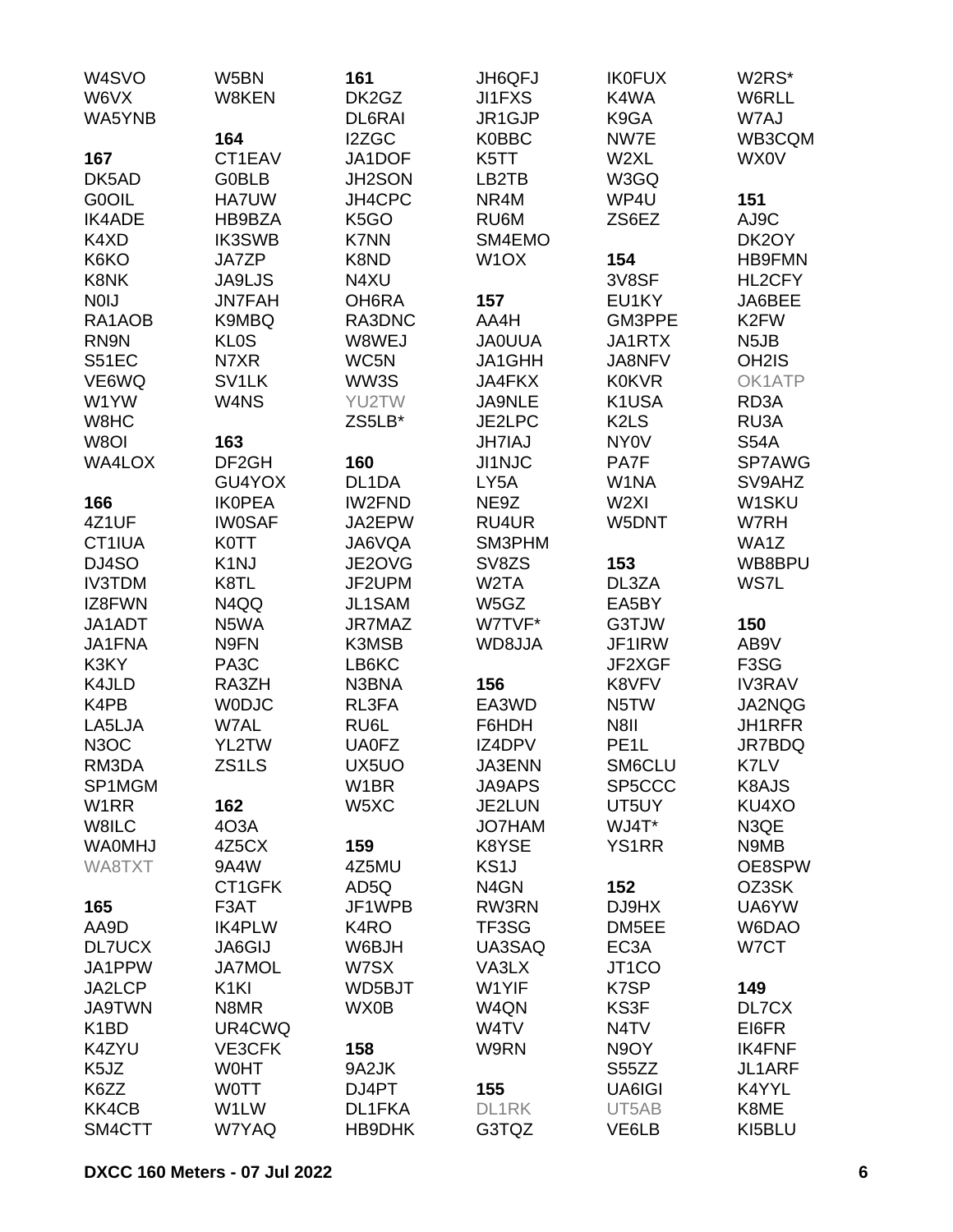| N4HB                          | WS5W              | <b>WA2BCK</b>     | <b>ON7DR</b>                    | 137                           | K8ROX                           |
|-------------------------------|-------------------|-------------------|---------------------------------|-------------------------------|---------------------------------|
| NX8Y                          |                   | WB8ZRV            | VE6SV                           | DL1DUO                        | KK1W                            |
| SM6CUK                        | 145               | WD9DZV            | <b>WOSEI</b>                    | GM3YOR                        | N <sub>4</sub> PY               |
| UW7UA                         | <b>JJ3HGJ</b>     |                   | W4VIC                           | <b>HB9SLO</b>                 | NZ9R                            |
| <b>W0GG</b>                   | K <sub>1</sub> OA | 142               | W7IV                            | JA3APU                        | RC9F                            |
| W1VT                          | K3TN              | DL5KUA            | W8LWU                           | JE6TSP                        | RN3RQ                           |
| WB8B                          | K <sub>4</sub> OY | EA7TV             | YL2MU                           | K2QMF                         | SM5CZK                          |
| WD5K                          | K5KV              | G4FTC             |                                 | K8NS                          | W <sub>1</sub> DIG              |
| YO3DDZ                        | K8BL              | <b>I5HOR</b>      | 139                             | N <sub>2</sub> PK             | W <sub>2</sub> GD               |
|                               | KF6HI             | <b>JH1TWT</b>     | DJ4XA                           | N <sub>2</sub> RJ             | W3JX                            |
| 148                           | N4GG              | <b>JH2QMT</b>     | DL5CW                           | <b>OH6NIO</b>                 | W4BUW                           |
| AC6DD                         | <b>RT0F</b>       | K4WZ              | DL5EBE                          | RA3CO                         | W4MBD                           |
| F5CQ                          | W1ZT              | K <sub>5</sub> TR | DL8OH                           | RG7G                          | W4RFZ                           |
| N <sub>2</sub> W <sub>B</sub> | W3IP              | K8UT              | <b>I5MXX</b>                    | UU1JA                         | W5ZG                            |
| OH <sub>2</sub> BLD           | W6RW              | N <sub>2</sub> WM | IZ8IEV                          | W1ITU                         | W6JTI                           |
| SM6VR                         |                   | N7QT              | <b>K3ANS</b>                    | W5LUA                         | W8HW                            |
| UA2FF                         | 144               | NA4D              | K6AM                            | W5ODD                         | WE <sub>1</sub> P               |
| W4DKS                         | AF4HX             | OK1DO             | K8RF                            | WB5JID                        |                                 |
| W5FIX*                        | DK1WB             | <b>W2OO</b>       | KR <sub>2Q</sub>                | WB8CQV                        | 134                             |
| W5FKX                         | DL4SZB            | W6QUV             | <b>KU0A</b>                     |                               | IK4DCS                          |
|                               | EI6IZ             | W7HPW             | LA8WG                           | 136                           | JE3ENP                          |
|                               |                   |                   |                                 |                               | JR3OEH                          |
| 147                           | <b>GM3ITN</b>     | W7ZI              | OK1MP                           | <b>E72U</b>                   |                                 |
| DL4MM                         | HB9BYQ            | W8RLS             | OK2QA                           | EU4A                          | K <sub>1</sub> TO               |
| IT9DSZ                        | IZ3ENH            | <b>WA5POK</b>     | SV8ZC                           | <b>IK8CNT</b>                 | K9MK                            |
| JA1XQC                        | JA3GN             |                   | W <sub>1</sub> OP               | JE2DZC                        | N9RS                            |
| K <sub>2</sub> AX             | JH1QDB            | 141               | W9XQ*                           | <b>K0TV</b>                   | RG6G                            |
| K4RG                          | K1KA              | DL5MHQ            | WA8WV                           | KR <sub>6</sub> C             | <b>UA0ACG</b>                   |
| KM1H                          | N <sub>1</sub> X  | EW1BA             |                                 | N <sub>2</sub> ZN             | UY0ZG                           |
| <b>LA0FA</b>                  | N3KK              | <b>HBOCC</b>      | 138                             | N <sub>5</sub> X <sub>Z</sub> | W4JKC                           |
| N3RC                          | NE3F              | K2RW              | DK8MCT                          | OK1DW                         | WO <sub>2</sub> T               |
| N <sub>9</sub> CO             | <b>NIOC</b>       | N <sub>1</sub> EN | DK8YY                           | SM5OJH                        | YU1AM                           |
| SP6EQZ                        | SM3DTR            | N1IBM             | EI9FBB                          | UT3UZ                         |                                 |
| UN7LZ                         | SM4OLL            | N7BT              | EW <sub>2</sub> A               | W <sub>2</sub> CG             | 133                             |
| VK3HJ                         | SM5CLE            | NJ3K              | F6DDR                           | W <sub>2</sub> OIB            | AA6AA                           |
| W2KKZ                         | WC5M              | NQ7R              | <b>HB9TKS</b>                   | WB7QXU                        | AA7G                            |
| WB3JFS                        | WD5T              | NY2NY             | HI3T                            | WP4G                          | <b>CU3EQ</b>                    |
|                               | YO3CD             | SV3FUO            | IK8EPC                          | WW2DX                         | EI9JF                           |
| 146                           |                   | W1AX*             | JA1PTJ                          |                               | EU1U                            |
| G4GIR                         | 143               | W3BW              | JA1SVP                          | 135                           | IZ8DFO                          |
| <b>IV3VBM</b>                 | DL6EN             | W5VQ              | JA2ATE                          | 5B4MF                         | <b>JA7GLB</b>                   |
| JA1HQG                        | <b>HS0ZEE</b>     | ZS <sub>1</sub> C | JA2VQF                          | DJ9ZB                         | K <sub>1</sub> ZN               |
| JA4DHN                        | JN1BMX            |                   | K <sub>1</sub> RO               | EA8JF                         | K <sub>2</sub> C <sub>D</sub> J |
| JE3GRQ                        | K <sub>0</sub> QC | 140               | LA6OP                           | F5PAC                         | K <sub>3</sub> O <sub>X</sub>   |
| JH1GNU                        | K3VAT             | 9A1CAL            | N <sub>1</sub> CGP              | F6FXU                         | K8GI                            |
| JH1NYM                        | K7CMZ             | DF <sub>2RG</sub> | N7WS                            | IT9GSF                        | KS4YT                           |
| JR9OPJ                        | K7CW              | F5LVL             | RW4CY                           | <b>IV3DXW</b>                 | KU <sub>2</sub> A               |
| K5SM                          | K7HP              | K3PP              | SV <sub>1</sub> CN <sub>S</sub> | JA1TMG                        | KX4TT                           |
| K7WP                          | KJ9C              | K5WK              | W <sub>1</sub> GD               | JA7LMZ                        | N9MR                            |
| OZ1HX                         | N <sub>5</sub> UW | K6KLY             | W2YE                            | JA8BNP                        | OE1KM                           |
| R9OK                          | PY5EW             | K6NR              | W4YV                            | JA8JL                         | RV4LC                           |
| RN3OG                         | R8TX              | LA9VFA            | W7OM                            | <b>JA9RRH</b>                 | UQ2PZ                           |
| <b>RU0SN</b>                  | UN9L              | N4XP              | W9JJB                           | K2RET                         | VE3WT                           |
| W1IZL                         | VE3CV*            | OK2ZV             |                                 | K7FL                          | <b>WONFL</b>                    |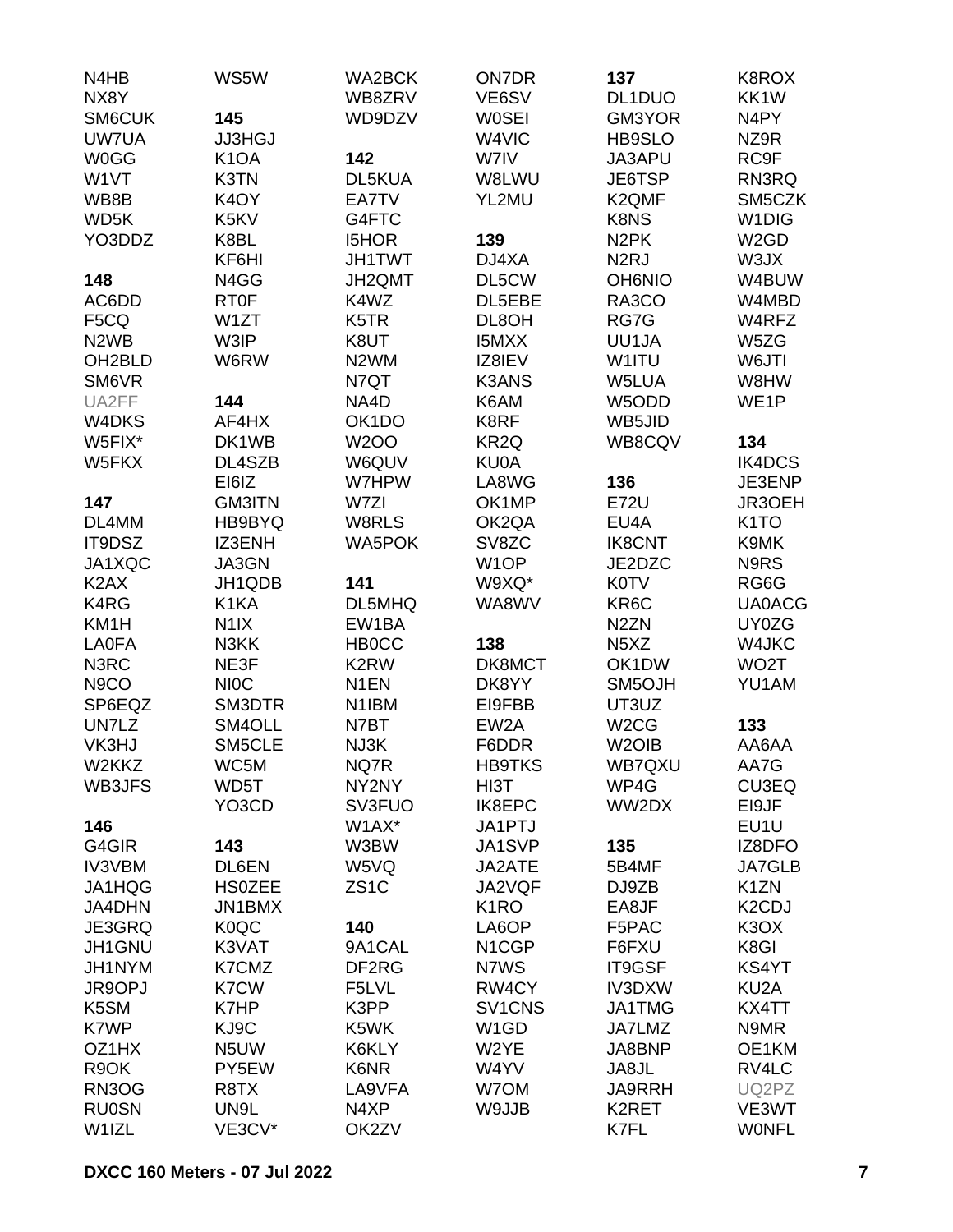| W <sub>2</sub> QO                 | SV5DKL            | 128                           | 126               | W3BG                               | 122                |
|-----------------------------------|-------------------|-------------------------------|-------------------|------------------------------------|--------------------|
| W5ADD                             | <b>W0SD</b>       | AA4SC                         | AB9M              | W9CG                               | CU <sub>2</sub> AP |
|                                   | W7JY              | EI2JD                         | DJ8WD             | WB3D                               | EA3GP              |
| 132                               | W8DCH             | <b>ER0FEO</b>                 | <b>DL6MRS</b>     |                                    | G3NDC              |
| AA4NC                             |                   | JA2KSP                        | F8BPN             | 124                                | G4WFQ              |
| IT9BLB                            | 130               | JA2KVD                        | G4IUF             | AA7XT                              | G5LP               |
| IT9RDG                            | DF9ZW             | JA9AA                         | JH1HHC            | <b>E70T</b>                        | <b>HK4SAN</b>      |
| JA3DY*                            | DK7YY             | JE1LFX                        | JI4POR            | EA1YO                              | JA1MRM             |
| JA6CBG                            | <b>E73M</b>       | <b>K0FF</b>                   | JJ1DWT            | HK1MW                              | JA6WJL             |
| JH4ALY                            | <b>HK0HEU</b>     | K3XA                          | K <sub>2</sub> ZD | <b>JA9AGN</b>                      | JI1DCW             |
| K6YUI                             | JA2FBC            | K4JAF                         | K4JKB             | JI1DHY                             | K <sub>1</sub> YT  |
| <b>KD0PO</b>                      | <b>JA7LGE</b>     | K4SE                          | K4XU              | KA6BIM                             | K <sub>2</sub> MP  |
| KE9ET                             | JF3LOP            | K6LPO                         | KC2LSD            | KD4POJ                             | K7UT               |
| N6HY                              | <b>JR7WFC</b>     | <b>KG7CW</b>                  | KF8DX             | KI4WCQ                             | K7ZA               |
| ON4CAS                            | K <sub>1</sub> ZE | N <sub>5</sub> KM             | N3MK              | NA4EA                              | K8BKM              |
| OZ2RH                             | K2MYR             | N5MOA                         | N8NA              | OZ8X                               | <b>KR0P</b>        |
| SM4BZH                            | K5VWW             | R9SG                          | OK3CQD            | SP <sub>6</sub> A                  | LA8PT              |
| SM6BGG                            | K7LFY             | S53X                          | PA5TT             | <b>UA0BA</b>                       | N4DWK              |
| UW8SM                             | K7XB              | SM3GQP                        | VE3CX             | VE1DUN                             | N6PSE              |
| VE3CRG                            | K8BCK             | SM3LGO                        | VE7BV             | W2RIJ                              | NN7X               |
| W1EQ                              | K9GL              | SV3DCX                        | W5AJ              | W3FM                               | OZ3Y               |
| W4AXL                             | NO9E              | VQ9LA                         | W8REW             | W6CYX                              | PC3T               |
| W4RBO                             | OZ2ABI            | W <sub>2</sub> W <sub>C</sub> | WD4LBR            | XE1KK                              | RD <sub>4</sub> A  |
| W4WM                              | PY5HOT            | W4IS                          | YU1EXY            | YO <sub>2</sub> RR                 | UU4JMG             |
| W5SL                              | R3VA              | W6RKC                         |                   |                                    | W5DAW              |
| W7AH                              | R5QA              | W8MET                         | 125               | 123                                | W8NJR              |
| W7CD                              | R9AB              | ZS6UT                         | 9A1AD             | AC4TO                              | W9ILY              |
| W9FR                              | RU1AO             |                               | <b>DS1JFY</b>     | <b>DL7JRD</b>                      |                    |
| <b>WA9PIE</b>                     | SM5CBM            | 127                           | G7VJR             | <b>HBOWR</b>                       | 121                |
| XE <sub>2</sub> S                 | UN7JX             | <b>HB9HFN</b>                 | GW3TMP            | <b>IOJBL</b>                       | AA6RR              |
| YV2IF                             | VE3DO             | JA1DDH                        | IZ4GWE            | <b>IK3XJP</b>                      | DF <sub>1</sub> DB |
|                                   | W2MPK             | JA1WLO                        | JA3OOK            | <b>JA0CRG</b>                      | DK <sub>1EI</sub>  |
| 131                               | W9ZT              | JA2AHH                        | JA4IYL            | <b>JA3MHA</b>                      | DK6CQ              |
| AD6W                              |                   | JA8RJE                        | JA6VU             | JR1EBE                             | F4GTB              |
| G3UHU                             | 129               | <b>JS2LHI</b>                 | <b>JA7KY</b>      | K <sub>2</sub> PK                  | KD8RQE             |
| HB9IQB                            | CT3HF             | <b>K0RW</b>                   | JE1TSD            | K4ZIN                              | KG9Z               |
| <b>HS1NGR</b>                     | JA1NWD            | K3TRM                         | JE6UWU            | K5GH                               | KQ4AV              |
| <b>IV3KFB</b>                     | JA4OK             | K9ZM                          | K1HAP             | K <sub>9</sub> C <sub>S</sub>      | RA5BM              |
| <b>JA2TBS</b>                     | <b>JA8JO</b>      | KM4H                          | K5KG              | KM3V                               | UQ1GWW             |
| <b>JJ1TEA</b>                     | JE1FQV            | N <sub>1</sub> AC             | K8DV              | <b>KM4NS</b>                       | UT4EO              |
| JM1FHL                            | <b>JH0BQX</b>     | N <sub>1</sub> GC             | KJ6P              | KV4T                               | UU2JQ              |
| KH <sub>2</sub> L                 | K3NK              | OE8HIK                        | LZ1XL             | N <sub>2</sub> ED                  | VA3AYA             |
| N4QWZ                             | K5VIP             | S55DX                         | LZ2ZG             | N6MZ                               | W <sub>2</sub> GG  |
| N5PHT                             | K6XM              | SK7AX                         | N <sub>2</sub> KA | N9JV                               | W6XI               |
| N8OC                              | N0YY              | SP7ASZ                        | N3EN              | N9LQ                               | WA1PMA             |
| NA5DX                             | N3KS              | UT5EL                         | N4JT              | NA <sub>2</sub> P                  | WB8K               |
| NN <sub>4</sub> R<br>OE6VIE       | N3RR<br>OE1TKW    | V51B<br><b>WOCP</b>           | ND <sub>5</sub> S | UA3DK                              | XE1VIC             |
|                                   |                   |                               | NW6S              | UT3QU                              |                    |
| ON <sub>4</sub> ON<br><b>R0SR</b> | PY5EG             | <b>WORT</b><br><b>W0YVA</b>   | OE1AZS            | W <sub>1</sub> AO<br><b>WB0TEV</b> | 120                |
| R9MJ                              | SM3BCS*<br>W6DR   | W3MF                          | OZ1IKY<br>RA0BA   | WB2REM                             | 9A5F<br>DF7EE      |
| R9SA                              | W7QHE             |                               | UU7JM             | XE <sub>1</sub> H                  | FG5FR              |
| SP3XR                             |                   |                               | <b>VE3UTT</b>     |                                    | HB9BLQ             |
|                                   |                   |                               |                   |                                    |                    |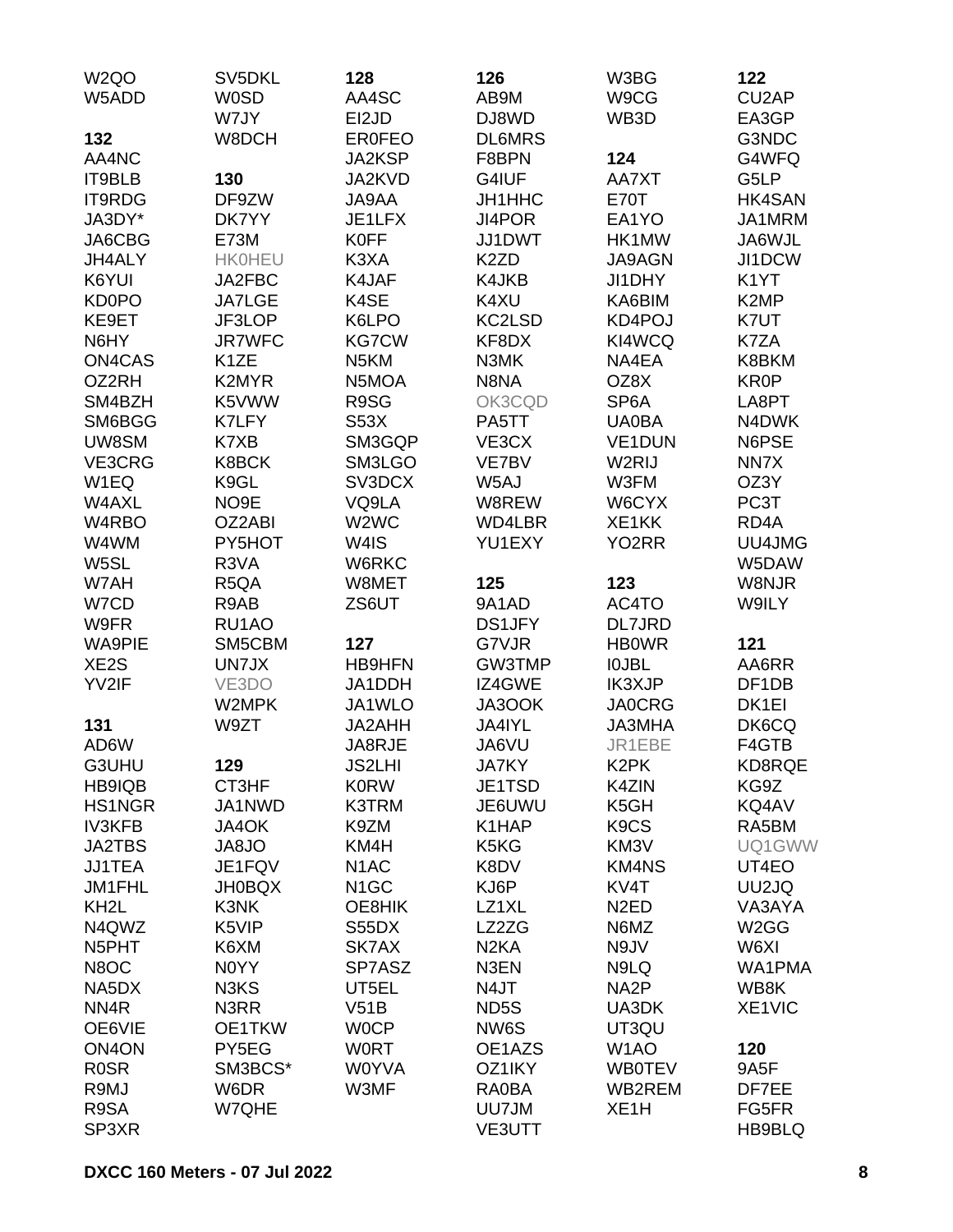| IZ0LKV                         | SV1ACK             | K <sub>1</sub> UU | W1WEF              | F6CWA                         | NK <sub>5</sub> B   |
|--------------------------------|--------------------|-------------------|--------------------|-------------------------------|---------------------|
| IZ5NFD                         | SV <sub>1</sub> IW | K3WGR             | W7GG               | G3SDL                         | PA3EWP              |
| IZ7EVZ                         | SV2AEL             | K5JC              | W7OEV              | G8DX                          | R7NA                |
| JF2WXS                         | W <sub>2</sub> YR  | K6PJ              | W8LRO              | HP3TA                         | RA4UN               |
| JL1RUC                         | W4HZ               | K8OOK             | WA2USA             | <b>I5OYY</b>                  | RZ3AUL              |
| K <sub>2</sub> BA              | W5QP*              | K8QM              | WA3I               | JE2JMV                        | SM5ARL              |
| K <sub>2</sub> HK              | WE4S               | N0OK              | WQ5L               | <b>UMW9HL</b>                 | SP3EPG              |
| K3QIA                          | XE1RCS             | N3ND              |                    | K <sub>1</sub> R <sub>V</sub> | SV1JFV              |
| KA8ZPE                         |                    | N <sub>4</sub> IR | 115                | K <sub>2</sub> D <sub>C</sub> | SV2AVP              |
| N4BAF                          | 118                | N6MB              | AJ4F               | K3MD                          | <b>UN7TW</b>        |
| N4TB                           | 5T5PA              | N8AA              | C6AGU              | K3OSX                         | UT8MM               |
| N6HC                           | AE3T               | N8XI              | CU <sub>2</sub> CE | K <sub>5</sub> RJ             | VE3KI               |
| OE3EVA                         | CT3KN              | NY4G              | DL9GOA             | KB8U                          | <b>WOVX</b>         |
| PZ5RA                          | DL5OCE             | R6FFB             | EI2GLB             | KZ4V                          | W2GW                |
| <b>SM0BYD</b>                  | HB9DHG             | <b>S51NM</b>      | G4XEE              | N <sub>2</sub> JJ             | W6BK                |
| <b>SP7ITB</b>                  | JA1SJV             | <b>SM7BIC</b>     | HA5UK              | N3MN                          | W8FAX               |
| W4PRO                          | JA4FHE             | SP2BMX            | JH1RFM             | NU8Z                          | W9VNE               |
| W6RFL                          | JH4ADK             | SV9COL            | JN1RQV             | SP3FAR                        | <b>WA1FCN</b>       |
| <b>W7RN</b>                    | JI8DGO             | UA6J              | K <sub>0</sub> GD  | SV1AHX                        | WA4DOU              |
| W8GNM                          | K4CNW              | UB3A              | K <sub>0</sub> SD  | UA3FT                         | WB2HJV              |
| WY1G                           | K4TT               | UR9IDX            | K <sub>1</sub> CA  | VK4CAG                        | WS4C                |
| ZL4AS                          | K8LN               | <b>WOIZ</b>       | K <sub>1</sub> RI  | W2/CT1GIF                     | ZL <sub>1</sub> BYZ |
|                                | KD6UO              | W2JU              | K4CMS              | W3RJW                         |                     |
| 119                            | LZ2HM              | W4DAO             | K4GHS              | W4TUN                         | 112                 |
| AA3AZ                          | N <sub>2</sub> MM  | W4ZRZ             | K4GK               | WA9YYY                        | A92IO               |
| DK3GG                          | N3UA               | W6SL              | K5XM               | XE3ARV                        | DJ1RL               |
| DK3UA                          | PY2PA              | W8ZR              | K8YTO              |                               | EW <sub>1</sub> DO  |
| EW4M                           | RN3TT              | WB0O              | K9SG               | 113                           | G3XGC               |
| HB9AAQ                         | TA2RC              |                   | KO8SCA             | 9A1A                          | <b>HB9CRV</b>       |
| <b>HB9BCI</b>                  | W1KSZ              | 116               | LB5WB              | BA4RF                         | HB9G                |
| I2TZK                          | W <sub>2</sub> TB  | <b>DL7URH</b>     | <b>NOIRM</b>       | DJ5DT                         | HK3PJ               |
| <b>I4MKN</b>                   | W4NJ               |                   |                    |                               | <b>IK0IOL</b>       |
| JA3AZD                         |                    | EA5BRE            | N <sub>4</sub> OA  | DJ9RR                         |                     |
|                                | WT4Q               | HA7PF             | N8KOL              | DL8CM                         | <b>IU0LFQ</b>       |
| JA4XGC                         | YO4AUL             | HB9AZZ            | PA3AXU             | DL8DYL                        | IZ4DIW              |
| <b>JG0CQK</b>                  |                    | <b>IK0EIE</b>     | RZ6MJ              | EA5KA                         | JA1SXR              |
| JH6CDI                         | 117                | <b>IT9TQH</b>     | UA1ANA             | G4AFJ                         | JA1XCZ              |
| K4ZO                           | 9Y4VU              | <b>IV3HYD</b>     | UA1CGS             | G8BCG                         | <b>JA7BXS</b>       |
| K5UZ                           | <b>AE0P</b>        | JA1WTI            | UA6XT              | <b>IZORVI</b>                 | <b>JR7TEQ</b>       |
| K7EG                           | BH4IGO             | JH4JNG            | UN6T               | JA4ITW                        | <b>K0CA</b>         |
| K8KWT                          | DL1DWT             | K <sub>1</sub> DC | <b>UN7JID</b>      | JA5WIZ                        | <b>KOJPL</b>        |
| LB7ZG                          | G3LAS*             | K1ESE             | W9AJ               | JH4GJR                        | K <sub>1</sub> KO   |
| N <sub>1</sub> JP              | HA1RB              | K6EME             | W9XX               | <b>JR6LLN</b>                 | K4UAS               |
| N4UFP                          | <b>IK0AGU</b>      | K6SIK             | YL2CZ              | K8SL                          | K7TM                |
| N8PW                           | IK5DNF             | KT <sub>1</sub> V | ZS <sub>1</sub> A  | K9GWH                         | K8CC                |
| N9UA                           | <b>IK8GYS</b>      | <b>LA7WCA</b>     |                    | KH6DX                         | KI4DLS              |
| NA <sub>2U</sub>               | <b>IT9DAA</b>      | <b>N0KV</b>       | 114                | KI0G                          | KM <sub>1</sub> C   |
| NA9RB                          | JA1HQT             | N <sub>2</sub> BJ | AB <sub>1</sub> OC | KV <sub>1</sub> J             | KT <sub>1</sub> J   |
| NN <sub>2</sub> L              | JA4FM              | N4TL              | AB2E               | KV4AA                         | LA8HGA              |
| NT <sub>2</sub> A              | <b>JA7GYP</b>      | <b>PA0JSE</b>     | BA4DW              | N <sub>1</sub> QY             | N4ZY*               |
| NY7T                           | <b>JA7IC</b>       | RV3ID             | <b>BA7IO</b>       | N3NR                          | N6MA                |
| OH <sub>5</sub> N <sub>G</sub> | JM3GXU             | US1CT             | CT3FN              | N <sub>4</sub> DJ             | N6RK                |
| OK1DT                          | JR1XIS             | VA7CRZ            | <b>CU3AK</b>       | N7KO                          | NA3F                |
| <b>PA0TCA</b>                  | JR6FC              | W1ENE             | DL6NB              | NI <sub>5</sub> F             | NA <sub>5</sub> C   |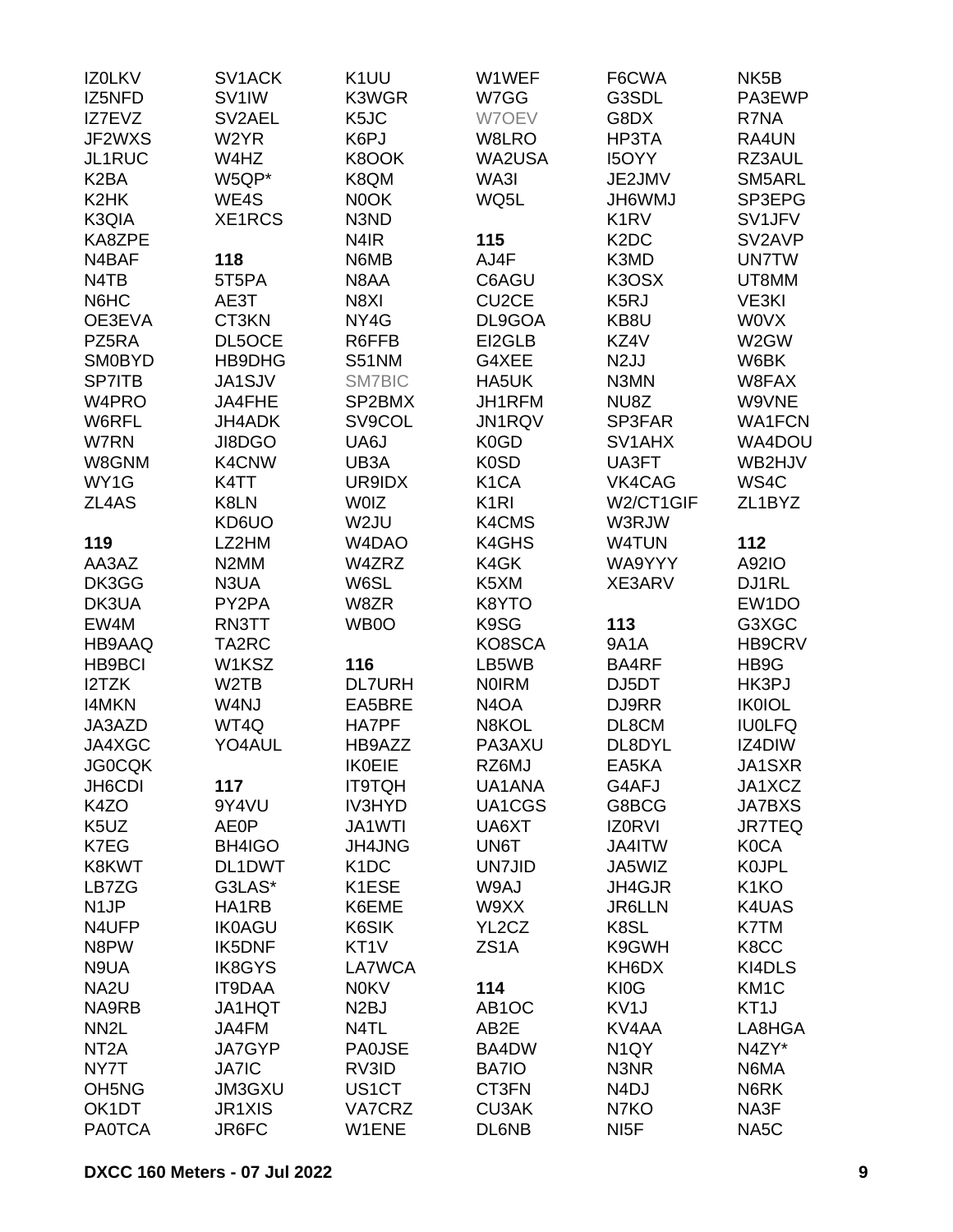| RU4SU             | <b>W0QQ</b>        | YO9FNP             | <b>IK2OHG</b>                 | J68HZ             | <b>JJ0NCC</b>                 |
|-------------------|--------------------|--------------------|-------------------------------|-------------------|-------------------------------|
| SM3DMP            | W <sub>2</sub> SKI | YU7AU              | <b>IU0HDC</b>                 | <b>JA0GCI</b>     | <b>JR0EQQ</b>                 |
| SP6JIU            | W4HOG              | ZL3NW              | <b>IZ0BTV</b>                 | JA5EY             | <b>K0DEW</b>                  |
| UA1ACG            | W4NF               |                    | JA2MOG                        | JA8JTH            | K <sub>1</sub> P <sub>X</sub> |
| UA1CEI            | W4NU               | 109                | JE2EHP                        | JG1DUZ            | K3WC                          |
| UA6AUA            | W <sub>4</sub> OX  | AA4U               | JH1ORA                        | JH4HMG            | K4DSE                         |
| UT6UD             | W5AQ               | DL2VWR             | JH3CUL                        | K <sub>2</sub> MK | K5AM                          |
| VE3YF             | W7VS               | EA3GHZ             | <b>JR2UBS</b>                 | K3SW              | K5ZQ                          |
| W1HEO             | W8LMG              | EU4T               | <b>JR7FRW</b>                 | K3YBN             | K8JJC                         |
| W2CVW             | W8MIL              | F8EZE              | K <sub>1</sub> XM             | K5KPE             | KQ3F                          |
| W3MR              | W9RB               | G8AJM              | K <sub>2</sub> KQ             | KE2R              | N0JZ                          |
| W3UL              | WA2MUA             | HC <sub>1</sub> BI | K4WY                          | N <sub>2</sub> RR | N <sub>2</sub> CW             |
| W4VHF             | WB9EEE             | JA2CXF             | K6UT                          | N3DAP             | N4LR                          |
| W5VX              | XE1RBV             | JA5FDJ             | K8OM                          | N <sub>4</sub> RF | N7NR                          |
| W6TC              | YL3DQ              | <b>JK1AJX</b>      | KN4JX                         | N8AGU             | N8AID                         |
|                   |                    | K <sub>1</sub> BZ  | LU2DKT                        |                   | NI <sub>5</sub> M             |
| W8GEX             | YO6HOY             |                    |                               | NA5Q              |                               |
| W8HMK             |                    | K <sub>2</sub> ONP | N <sub>1</sub> BZ             | ND4V              | OE5CSP                        |
| W9SE              | 110                | K4RDU              | N <sub>2</sub> C <sub>G</sub> | NG <sub>0</sub> G | OK1AYU                        |
| WA8OLN            | AC9EM              | K4WW               | N6RFM                         | OE1CP             | OK2BVG                        |
| ZP6CW             | <b>CU3AN</b>       | K5KA               | NY4I                          | OK2BUZ            | S57AL                         |
|                   | DL1VDL             | K6MW               | OE3SGU                        | OK3CQR            | SP6AXW                        |
| 111               | DM2RM              | K7PI               | <b>PA0ZH</b>                  | <b>ROFA</b>       | UR3CRO                        |
| AA4DD             | EA5BYP             | KC2STA             | R <sub>5</sub> FY             | RN4AA             | UT7UU                         |
| AF4OX             | F5BAR              | KE1F               | R7LA                          | RV6ARZ            | UU5WW                         |
| AJ4A              | G3LNS              | <b>KL7RA</b>       | RX6DX                         | SP3BQD            | V73AZ                         |
| DK2WH             | I2BBJ              | N9HF               | <b>S57J</b>                   | SQ5EBM            | VQ9SS                         |
| DK6ED             | <b>IK5RUN</b>      | NN4RR              | SM6AOU                        | US5CB             | W1CWU                         |
| DL5CL             | <b>JA9KRO</b>      | NU4I               | SP6M                          | VE3OI             | W2LE                          |
| EV <sub>1</sub> R | JH1VHU             | OH <sub>1</sub> ZK | <b>US0YA</b>                  | W3KB              | W4IR                          |
| G3PLP             | K <sub>1</sub> EO  | R7LP               | <b>UX7UN</b>                  | W6TDX             | W5JAY                         |
| G4DBN             | K3JRR              | RW4UU              | UZ6LWZ                        | W9CPV             | W8IW                          |
| IK2CHZ            | K5WAF              | RX3AGD             | VE6AX                         | <b>WN0L</b>       | W8OP                          |
| JA1AUD            | K6VKO              | SV1FKZ             | <b>VU2CPL</b>                 | WS1L              | WA4MYO                        |
| JA1FGB            | <b>KA4RRU</b>      | TG9NX              | W <sub>2</sub> UB             | YL1XZ             | WP3R                          |
| JA1NCZ            | LZ1PM              | UB5ZAL             | W3NRJ                         |                   | WT9U                          |
| JA2HYD            | N3HBX              | UT7KF              | W4ZYT                         | 106               | WW1WW                         |
| JA5XAE            | N3IQ               | <b>WORX</b>        | W7ACD                         | AA4FL             | YL2GN                         |
| <b>JE8TGI</b>     | N3JB               | <b>WOVHF</b>       | W9NIO*                        | AE2U              | YU3EF                         |
| <b>K0TPP</b>      | N4IQ               | W5WP               | <b>WA2ALY</b>                 | DJ6OZ             |                               |
| K6FW              | N4KE               | XE1FAS             | WA8MOA                        | DL1QQ             | 105                           |
| <b>K7ORK</b>      | N7BD               | YV3AGT             | WC1M                          | DL2NOM            | DF <sub>2PI</sub>             |
| K9AJ              | NA1DX              |                    | WD9EQU                        | DL3JSW            | DF8AA                         |
| KM <sub>1R</sub>  | NC6K               | 108                |                               | <b>DL6CNG</b>     | DJ3XD                         |
| KZ0X              | RD9M               | AI <sub>2</sub> Q  | 107                           | DL9FCY            | DJ6KH                         |
| LA0CX             | SM5BHW             | AL7R               | 4Z5LA                         | EA1JO             | DL4ZAB                        |
| N4WJ              | TA1CM              | DF1KG              | DK3FB                         | EA3CCN            | DL6XK                         |
| N6PE              | US7MM              | DG7RO              | DL2CHN                        | G4RGK             | DO1CTL                        |
| SP8HKT            | <b>WOUY</b>        | EI8IU              | DL5XU                         | HA8DZ             | DO4DXA                        |
| UR6QA             | W4DC               | ER <sub>1</sub> LW | EA5AT                         | JA1VLK            | EA3CJ                         |
| UT1UY             | W4GE               | G3SVD              | G3VAO                         | JA3NHL            | ES1GO                         |
| VE6KC             | W4NE               | <b>HB9BAT</b>      | G4AKY                         | JE6IGP            | G3YUV                         |
| VE7CT             | W5JMW              | HL3GOB             | <b>I5IHE</b>                  | JG3HBO            | HA8FW                         |
| <b>VE7UF</b>      | W5ZPA              | <b>IK0PRG</b>      | <b>IT9XTP</b>                 | JH2KKW            | <b>IU8FRE</b>                 |
|                   |                    |                    |                               |                   |                               |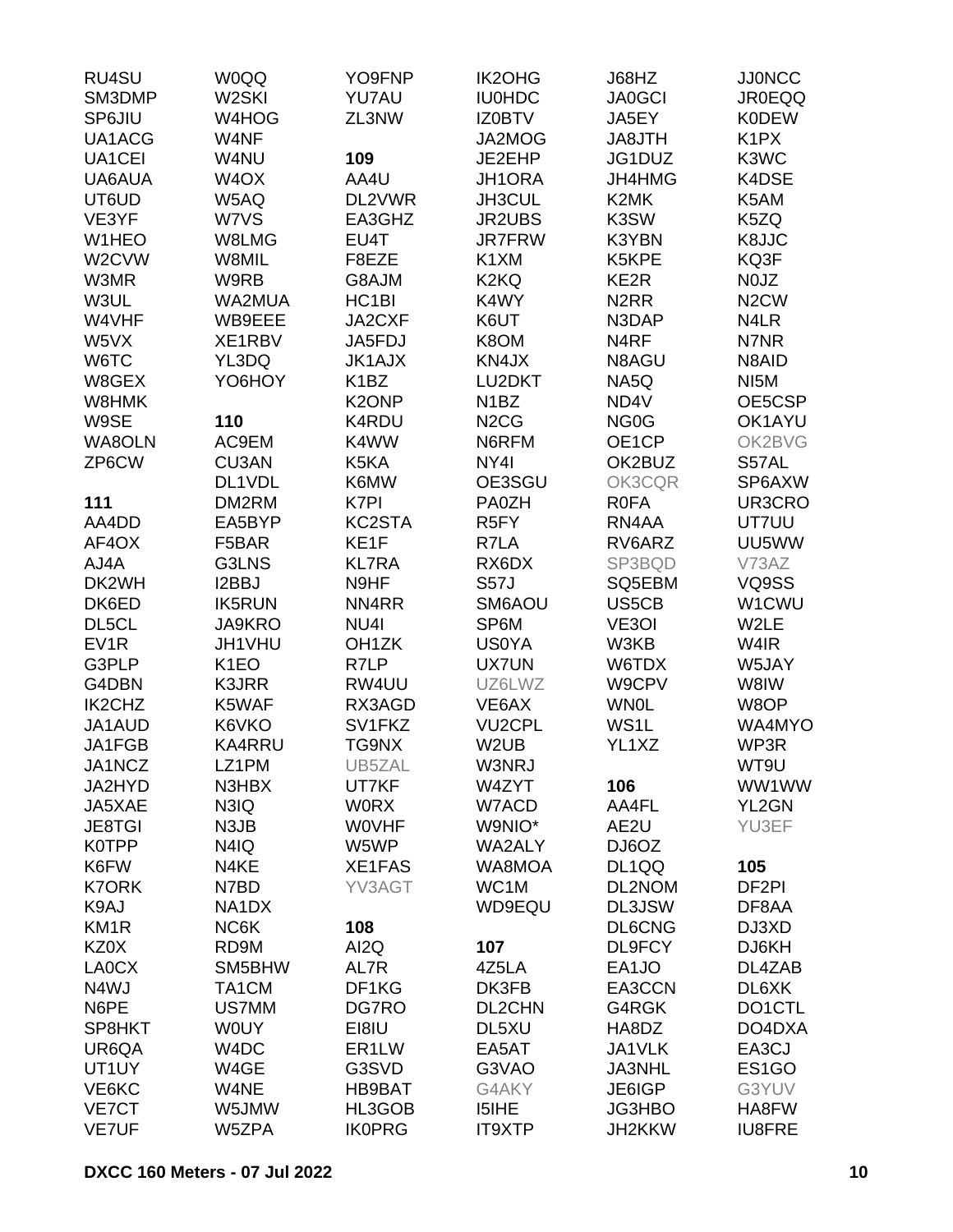| <b>IW3GJF</b>                 | DL4FAP                         | W3DRY               | KJ4R              | <b>HB9AHL</b>      | VR2MY              |
|-------------------------------|--------------------------------|---------------------|-------------------|--------------------|--------------------|
| JA1BWA                        | <b>DL7UPN</b>                  | W3FOX               | <b>KJ7WY</b>      | <b>HB9CQK</b>      | W1PV               |
| <b>JA1TAA</b>                 | E73D                           | W3TMZ               | LX1DA             | <b>IK0DWN</b>      | W <sub>2</sub> EQ  |
| JA2MNB                        | EA8ZS                          | W5CWQ               | <b>NORU</b>       | <b>IK7YZG</b>      | W2LW               |
| JA6VA                         | F6AJA                          | W5GJ                | N <sub>5</sub> BO | <b>IT9SFT</b>      | W <sub>2</sub> TX  |
| <b>JA7BME</b>                 | F8GB                           | W <sub>5</sub> ZO   | N9BBQ             | IZ4MJP             | W3EKT              |
| JA8RRF                        | G3BRD                          | W6PH                | N9SF              | <b>JA0HXV</b>      | W4ALF              |
| JE2UFF                        | <b>HB9CIP</b>                  | W7DR                | N9TF              | JA2OLJ             | W4JVN              |
| JG3LGD                        | <b>HK3O</b>                    | W8KA                | <b>NEODX</b>      | JK1MZT             | W5THT              |
|                               | JA1SDV                         |                     | OH3GD             | K0YN               | W <sub>5</sub> TO  |
| <b>JR3UIC</b>                 |                                | WA6TLA              |                   |                    |                    |
| K <sub>2</sub> XF             | JA2FGL                         | WA9ETW              | OK1DQT            | K1PTF              | W7IUV              |
| K <sub>5</sub> C <sub>D</sub> | JF1EGO                         | WL7E                | OK2BQU            | K <sub>2</sub> LP  | <b>WAOIDK</b>      |
| K7OX                          | JF6WTY                         | XE2YWH              | OK3BRK            | K <sub>2</sub> TK  | WD8DSB             |
| K7PO                          | <b>JH7RXU</b>                  | <b>YC0LOW</b>       | OZ7JZ             | K3KG               | WS4Y               |
| K9RO                          | JO1WXO                         | YO <sub>5</sub> ODE | R9GM              | K4AQQ              | YO <sub>2</sub> IS |
| KA8SYV                        | <b>K0WK</b>                    |                     | <b>RA0FA</b>      | K4LM*              |                    |
| KI <sub>5</sub> T             | K1BG                           | 103                 | RA4HT             | K4VIG              | 101                |
| KT <sub>2</sub> E             | K <sub>2</sub> BB              | AG1A                | RK3QY             | K <sub>5</sub> ZO  | AA2VG              |
| LZ1JZ                         | K <sub>2</sub> BLA             | AG1I                | RU3OW             | K6MI               | AA4NU              |
| N <sub>2</sub> WLG            | K3PH                           | AI3Q                | SM3CBR            | K7BHM              | AB4GE              |
| N <sub>4</sub> JI             | K4KEW                          | AL7TC               | SM6EHY            | <b>K7BTW</b>       | AC5O               |
| N4NW                          | K4MF                           | CX3CE               | SM7BHH            | K7UA               | AC9S               |
| N4SC                          | K6UM                           | DJ1MM               | UA3PFN            | K8BHZ              | CT1JGA             |
| N4VN                          | <b>K7TJR</b>                   | DJ7PI               | US2WU             | K8OQL*             | D44BC              |
| <b>ON7PQ</b>                  | K9EA                           | DL2HX               | VA2ZO             | KG8CW              | DH <sub>2</sub> FW |
| PF7M                          | KA2BZS                         | DL8YRM              | VA3IC             | KX2A               | DK9WI              |
| PJ2/K8ND                      | KB2FCV                         | DM5TI               | VE3MFA            | KY6R               | DL1KS              |
| PY5CC                         | KH6KG/W5                       | EA7SG               | VE3VV             | LA3ANA             | <b>DL3ANK</b>      |
| R6YY                          | KW0A                           | EU6MM               | <b>WOUVC</b>      | N2SQW              | DL5JS              |
| RA6AF                         | N3ER                           | EW3LB               | W1CTN             | N <sub>5</sub> RZ  | DL5RDI             |
| RD4WM                         | N3TR                           | G3BDQ               | W3XY              | NA5Z               | DM3ML              |
| <b>UA30</b>                   | N4MEC                          | G4AAW               | W4AVY             | NS3L               | EA1WX              |
| UA6LCN                        |                                | G4PUQ               | W4MZ              | OH <sub>2</sub> EA |                    |
|                               | N4TTE                          |                     |                   |                    | ES5RW              |
| UR1RWX                        | N8MZ                           | G4VGO               | W4TMR*            | OK1DTN             | EU1TT              |
| UR2RGN                        | NJ9C                           | HB9RYZ              | W5VU              | OK1JDX             | G3ZFC              |
| VE <sub>1</sub> PZ            | NN3Q                           | <b>IK2ANI</b>       | W6SZN             | OK3CSQ             | G4DJJ              |
| VY2ZM                         | NU4Y                           | JA2GQO              | WA2BOT            | ON5UE              | G4FJK              |
| W4OWY                         | RA <sub>1</sub> QX             | JA8EJO              | WB4TDH            | OZ1LCG             | GM3WTA             |
| W6FF                          | RU3UR                          | JH1DGQ              | WC6DX             | <b>PA7TWO</b>      | HB9NL              |
| W8FIB                         | RZ6DX                          | JK1BSM              | YO7APA            | PY2DO              | <b>I8LWL</b>       |
| <b>WA7BNG</b>                 | RZ6LB                          | JM2RUV              |                   | R <sub>2</sub> AB  | <b>IK2SGB</b>      |
| WA8MCD                        | SM5CCE                         | K <sub>1</sub> EP   | 102               | R3IS               | IV3GOW             |
| WB2UFF                        | SM7CQY                         | K <sub>2</sub> CJ   | A6/RV6LNA         | <b>RU3UN</b>       | <b>IZ7JVR</b>      |
| WQ5W                          | SO <sub>5</sub> A <sub>S</sub> | K2UVV               | CT4BD             | SM6WET             | JA1VVX             |
| <b>YU1NR</b>                  | UA9FGJ                         | K3FM                | DK3QM             | <b>T77V</b>        | JA6TMU             |
|                               | US5CAO                         | K4LQ                | DK5RL             | UA1AIR             | <b>JA7SFD</b>      |
| 104                           | UT7EC                          | K5AV                | DL3DXX            | UA1CKC             | <b>JH3HGH</b>      |
| 9M2AX                         | UX4UM                          | K5JUC               | <b>DL3NCR</b>     | UA6HOF             | JH3PRR             |
| AD <sub>1</sub> C             | <b>UY0MM</b>                   | K8CCV               | DL4CW             | UA9MR              | <b>JI3KDH</b>      |
| AH <sub>0</sub> U             | VE3VHB                         | K9DR                | <b>DL4KUG</b>     | UA9UCO             | <b>K0LW</b>        |
| CP8HD                         | <b>W0YBS</b>                   | <b>K9MUG</b>        | EI4DQ             | <b>UW7CN</b>       | K <sub>1</sub> YR  |
| DJ8ES                         | W <sub>1</sub> QA              | K9XJ                | F6BWO             | VE2FYR             | K3SEW              |
| DK3BK                         | W <sub>2</sub> NO              | KE1IU               | FM5WD             | VE3EDY             | K5FZ               |
|                               |                                |                     |                   |                    |                    |